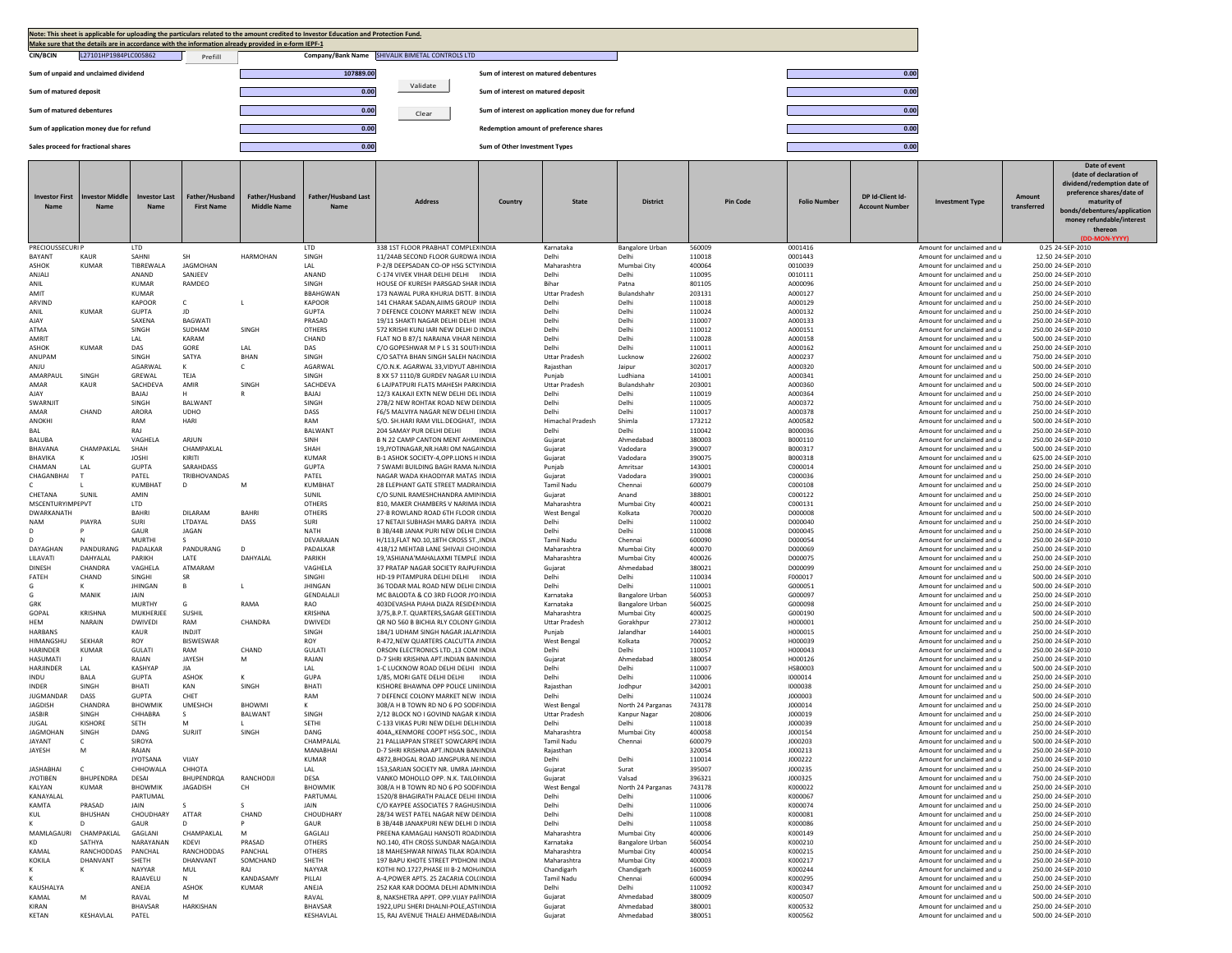| KAMAKSH                    |                              | <b>BALAN</b>           | KP                |                              | BALAN                    | C4A/43B JANAK PURI NEW DELHI D INDIA                                        | Delhi                   | Delh                   | 110058           | <b>KSB0015</b>     | Amount for unclaimed and u                               | 250.00 24-SEP-2010                       |
|----------------------------|------------------------------|------------------------|-------------------|------------------------------|--------------------------|-----------------------------------------------------------------------------|-------------------------|------------------------|------------------|--------------------|----------------------------------------------------------|------------------------------------------|
| LALITA                     |                              | KANODIA                | VIJAY             | KUMAR                        | KANODIA                  | C/O KANODIA TEXTILES 26 P K TAG(INDIA                                       | <b>West Bengal</b>      | Kolkata                | 700006           | L000010            | Amount for unclaimed and u                               | 250.00 24-SEP-2010                       |
| LOCHHEEDCOMN CO            |                              | <b>LTD</b>             |                   |                              | <b>LTD</b>               | 78 AURBINDO MARKET HAUZ KHAS INDIA                                          | Delhi                   | Delhi                  | 110016           | L000019            | Amount for unclaimed and u                               | 250.00 24-SEP-2010                       |
| LAL                        | CHAND                        | <b>MOHAL</b>           | <b>DASONDHI</b>   |                              | RAM                      | AE 78 SHALIMAR BAGH DELHI DELHINDIA                                         | Delhi                   | Delhi                  | 110052           | L000023            | Amount for unclaimed and u                               | 500.00 24-SEP-2010                       |
| LUBNA                      |                              | ABDULA                 | MOHD              |                              | ABDULA                   | E-37 KALINDI COLONY NEW DELHI LINDIA                                        | Delhi                   | Delhi                  | 110065           | L000029            | Amount for unclaimed and u                               | 500.00 24-SEP-2010                       |
| LAKSHMI                    |                              | SRINIVASAN             |                   |                              | SRINIVASAN               | J 3 BARC COLONY SARVODAYA EST/INDIA                                         | Maharashtra             | Mumbai City            | 400071           | L000043            | Amount for unclaimed and u                               | 250.00 24-SEP-2010                       |
| LAKHINDER                  |                              | SINGH                  | <b>GIRRAJ</b>     |                              | SINGH                    | 858 ARUN VIHAR SECTOR-37 NOID/INDIA                                         | <b>Uttar Pradesh</b>    | Ghaziabad              | 201301           | L000096            | Amount for unclaimed and u                               | 250.00 24-SEP-2010                       |
| LAKSHMI                    |                              | PRAKASH                | <b>KR</b>         |                              | PRAKASH                  | C/O.MR.A.KALYANARAMAN, PLOT I INDIA                                         | <b>Tamil Nadu</b>       | Chennai                | 600088           | L000128            | Amount for unclaimed and u                               | 1000.00 24-SEP-2010                      |
| MADAN                      | GOPAL                        | <b>GUPTA</b>           | RADHEY            |                              | SHYAM                    | 4294/5 JAI MATA MARKET TRI NAG INDIA                                        | Delhi                   | Delhi                  | 110035           | M000016            | Amount for unclaimed and u                               | 250.00 24-SEP-2010                       |
| MANI                       |                              | <b>MADHUKAR</b>        |                   |                              | BHURAMALL                | 9 PUSA ROAD NEW DELHI DELHI INDIA                                           | Delhi                   | Delh                   | 110005           | M000067            | Amount for unclaimed and u                               | 250.00 24-SEP-2010                       |
| M                          | PRADEEP                      | <b>NAMBIAR</b>         | TV                | BALAKRISHNA                  | NAMBIAR                  | REGIMENTAL MEDICAL OFFICER 7 CINDIA<br>HOUSE NO 1246 KATRA HUSAIN MI INDIA  | Delhi                   | Delh                   | 110001           | M000080            | Amount for unclaimed and u                               | 250.00 24-SEP-2010                       |
| MAHENDER                   | <b>KUMAR</b>                 | BAJAJ                  | SOHAN             | LAL                          | BAJAJ                    | 148 HAWA MANZIL 2ND FLOOR AG. INDIA                                         | Delhi                   | Delh                   | 110006           | M000099            | Amount for unclaimed and u<br>Amount for unclaimed and u | 250.00 24-SEP-2010<br>250.00 24-SEP-2010 |
| MAJID                      | USMAN                        | MILLWALA               | PRAKASH           |                              | <b>USMAN</b>             |                                                                             | Maharashtra             | Mumbai City            | 400011           | M000136            |                                                          |                                          |
| MADHURA                    | PRAKASH                      | KULKARNI               |                   |                              | DATTATRAYA               | A/3 SWAT GANGA, ANAND NAGAR INDIA                                           | Maharashtra             | Mumbai City            | 400062           | M000137            | Amount for unclaimed and u                               | 250.00 24-SEP-2010                       |
| MANJU                      | MANOJ                        | SHAH<br>SHAMALA        | MANOJ<br>м        | PUKHRAJ<br><b>KRISHNAIAH</b> | SHAH<br>SETTY            | 4 B DHAWAR FLATS SHAHPUR BHAI INDIA<br>10 MANJU NATHA NILAYA OUTHOL INDIA   | Gujarat<br>Karnataka    | Ahmedabad              | 380001<br>560018 | M000184<br>M000224 | Amount for unclaimed and u<br>Amount for unclaimed and u | 250.00 24-SEP-2010<br>500.00 24-SEP-2010 |
| MEHJABEEN                  | ABDUL                        | MOTI                   | ABDUL             | SATTAR                       | <b>MOTI</b>              | 184 DMODMOWTE PARK ROAD GU INDIA                                            | Maharashtra             | <b>Bangalore Urban</b> | 400050           | M000228            | Amount for unclaimed and u                               | 250.00 24-SEP-2010                       |
| <b>MOHINDER</b>            |                              | KAUR                   | ATMA              | SINGH                        | MANGA <sub>1</sub>       | 178 SECTOR 19-A CHANDIGARH UNINDIA                                          | Chandigarh              | Mumbai City            | 160019           | M000253            | Amount for unclaimed and u                               | 250.00 24-SEP-2010                       |
| MEENAKSHI                  | SUNDARAM                     |                        | G                 |                              | SREENIVAS                | GURU PRASAD 19 ARCH BISHOP M/INDIA                                          | Tamil Nadu              | Chandigarh<br>Chennai  | 600028           | M000353            | Amount for unclaimed and u                               | 250.00 24-SEP-2010                       |
| MADHU                      |                              | KATTIDATHI             | KR                | <b>BHASKARA</b>              | <b>RAO</b>               | C/O CENTRAL WARE HOUSE NEAR I INDIA                                         | Telangana               |                        | 516004           | M000354            | Amount for unclaimed and u                               | 250.00 24-SEP-2010                       |
| MASTER                     |                              | <b>ADITYAN</b>         |                   |                              | VISWESWARAN              | FLAT NO.7 2ND FLOOR 17 WARREN INDIA                                         | <b>Tamil Nadu</b>       | Chennai                | 600004           | M000357            | Amount for unclaimed and u                               | 250.00.24-SEP-2010                       |
| MRIDULA                    |                              | SINGHA                 | DALIP             |                              | SINGHA                   | C/O MR.DALIP SINGHA, WELCOMGF INDIA                                         | Karnataka               | Dakshina Kannada       | 576119           | M000518            | Amount for unclaimed and u                               | 250.00 24-SEP-2010                       |
| MILKHI                     |                              | RAM                    | <b>BHAGAT</b>     |                              | RAM                      | C/O. SHIVALIK BIMETAL CONTROLS INDIA                                        | <b>Himachal Pradesh</b> |                        | 173213           | M000577            | Amount for unclaimed and u                               | 500.00 24-SEP-2010                       |
| NARESH                     |                              | YADAV                  | RAM               | <b>BHAROSE</b>               | SINGH                    | BN LLLR HOSPITAL ENCLAVE G T ROINDIA                                        | <b>Uttar Pradesh</b>    | Kanpur Nagar           | 208002           | N000024            | Amount for unclaimed and u                               | 250.00 24-SEP-2010                       |
| NEELAM                     | RANI                         | ASIJA                  | MAHESH            |                              | KUMAR                    | B-7 100/2 SAFDARJANG ENCLAVE NINDIA                                         | Delhi                   | Delh                   | 110029           | N000044            | Amount for unclaimed and u                               | 250.00 24-SEP-2010                       |
|                            |                              | PURUSHOTAM             | $\mathsf{N}$      | DAMODHARAM                   | PILLAI                   | C/O. RAJENDRA INVESTMENT 146 NINDIA                                         | Tamil Nadu              | Chennai                | 600079           | N000226            | Amount for unclaimed and u                               | 250.00 24-SEP-2010                       |
| NARASIMHA                  | <b>MOORTHY</b>               | NYSHADHAM              |                   |                              | <b>MOORTHY</b>           | ZOROASTRIAN BUILDING, GROUND INDIA                                          | Maharashtra             | Mumbai City            | 400023           | N000230            | Amount for unclaimed and u                               | 250.00 24-SEP-2010                       |
| <b>NARINDER</b>            | <b>KUMAR</b>                 | MEHANDRU               | TARA              |                              | CHAND                    | SH.A.D. RAJPAL G-1A,, MUKHRAK G/INDIA                                       | Delhi                   | Delh                   | 110018           | N000234            | Amount for unclaimed and u                               | 750.00 24-SEP-2010                       |
| NIKHII                     | <b>KUMR</b>                  | SIDHANTA               | NIRMAL            | KR                           | SIDHANTA                 | 11 OLD BALLY GUNJ 2ND LANE CAL(INDIA                                        | <b>West Bengal</b>      | Kolkata                | 700019           | N000240            | Amount for unclaimed and u                               | 750.00 24-SEP-2010                       |
| NIRUPMA                    | к                            | RAVAL                  |                   |                              | RAVAL                    | 8. NAKSHETRA APPT, OPP VIJAY PAHNDIA                                        | Gujarat                 | Ahmedabac              | 380009           | N000346            | Amount for unclaimed and u                               | 500.00 24-SEP-2010                       |
| NARANVBHA                  | $\mathbf{v}$                 | PATEL                  | <b>VISHABHAI</b>  |                              | PATEL                    | C/O.SOMABHAI PATEL & ASS. 18,SHINDIA                                        | Gujarat                 | Mahesana               | 384001           | N000395            | Amount for unclaimed and u                               | 250.00 24-SEP-2010                       |
| <b>OM</b>                  | PARKASH                      | <b>KUMAR</b>           | <b>GOBIND</b>     | RAM                          | <b>KUMAR</b>             | C-3 WEST PATEL NAGAR NEW DELHINDIA                                          | Delhi                   | Delhi                  | 110008           | 0000014            | Amount for unclaimed and u                               | 250.00 24-SEP-2010                       |
| PARVEEN                    |                              | BANSAL                 | PREM              |                              | BANSAL                   | 58-D KAMLA NAGAR DELHI DELHI INDIA                                          | Delhi                   | Delhi                  | 110007           | P000011            | Amount for unclaimed and u                               | 750.00 24-SEP-2010                       |
|                            |                              | <b>JOSEPH</b>          | PO                | <b>JOSEPH</b>                | <b>OTHERS</b>            | PALATHINKAL HOUSE P.O. KATTOO INDIA                                         | Kerala                  | Thrissur               | 680702           | P000062            | Amount for unclaimed and u                               | 250.00 24-SEP-2010                       |
| PRAMOD                     |                              | <b>MEHRA</b>           | VED               | PRAKASH                      | <b>MEHRA</b>             | AIR OFFICER COMMANDING 16 WILINDIA                                          | Delhi                   | Delhi                  | 110001           | P000075            | Amount for unclaimed and u                               | 250.00 24-SEP-2010                       |
| PRAVINMOHAN LAI            |                              | AYA                    | MOHAN             | LAL                          | DHANJIAYA                | C/O NAVINCHANDRA MATHURADA INDIA                                            | Maharashtra             | Mumbai City            | 400077           | P000134            | Amount for unclaimed and u                               | 250.00 24-SEP-2010                       |
| PESSUMAL                   |                              | ADVANI                 |                   |                              | NAZIKADAS                | 42/1 B SHIVAII NAGAR 3/5 NARVIR INDIA                                       | Maharashtra             | Pune                   | 411005           | P000195            | Amount for unclaimed and u                               | 250.00 24-SEP-2010                       |
| PARVEEN                    |                              | <b>KUMAR</b>           | SATISH            |                              | CHANDSETH                | C/O S C SETH 2 SANIK VIHAR JANDI INDIA                                      | Haryana                 | Ambala                 | 134003           | P000237            | Amount for unclaimed and u                               | 500.00 24-SEP-2010                       |
| PREM                       | <b>NATH</b>                  | CHOPRA                 | SITA              | RAM                          | CHOPRA                   | H NO 151 KOWAI NAGAR LUDHIAN INDIA                                          | Punjab                  | Ludhiana               | 141001           | P000308            | Amount for unclaimed and u                               | 750.00 24-SEP-2010                       |
| PUNEESH                    |                              | KAPOOR                 | A                 |                              | KAPOOR                   | BLOCK 72, H.NO.1C, HAVLOCK SQU.INDIA                                        | Delhi                   | Delhi                  | 110001           | P000350            | Amount for unclaimed and u                               | 250.00 24-SEP-2010                       |
|                            | KAVERI                       | ESWARAN                | <b>NP</b>         |                              | ESWARAN                  | 16, BALAMURUGAN FLATS, AMMAN INDIA                                          | <b>Tamil Nadu</b>       | Chennai                | 600026           | P000463            | Amount for unclaimed and u                               | 500.00 24-SEP-2010                       |
| PARSHART                   | INVESTMENT                   | LTD                    |                   |                              | LTD                      | 425ARUN CHAMBER TARDEO BOM INDIA                                            | Maharashtra             | Mumbai City            | 400034           | P000528            | Amount for unclaimed and u                               | 500.00 24-SEP-2010                       |
| PARVEEN                    |                              | SINGH                  | CHATAR            |                              | SINGH                    | T-25/8. DLF QUTAB ENCLAVE COMFINDIA                                         | Haryana                 | Gurgaon                | 122001           | P000532            | Amount for unclaimed and u                               | 500.00 24-SEP-2010                       |
| RAZIA                      |                              | <b>BEGUM</b>           | -S                | M                            | <b>ISMAIL</b>            | GG 1/29 A DDA MIG FLATS VIKASPL INDIA                                       | Delhi                   | Delhi                  | 110018           | R000017            | Amount for unclaimed and u                               | 250.00 24-SEP-2010                       |
| RAM                        | PRAKASH                      | BHATIA                 | DAULAT            | RAM                          | <b>BHATIA</b>            | <b>F-64 SECTOR VIII NOIDA UTTAR PRAINDIA</b>                                | <b>Uttar Pradesh</b>    | Ghaziabad              | 201301           | R000029            | Amount for unclaimed and u                               | 250.00.24-SEP-2010                       |
| RAM                        | <b>KUMAR</b>                 | <b>DIKSHIT</b>         |                   |                              | <b>DIKSHIT</b>           | HEAD CLERK GOVT LEATHER INSTIT INDIA                                        | <b>Uttar Pradesh</b>    | Agra                   | 282006           | R000069            | Amount for unclaimed and u                               | 250.00 24-SEP-2010                       |
| RATTAN                     | SINGH                        | MATHARU                | LAL               |                              | SINGH                    | HOUSE NO. 141 LAJPAT NAGAR JAL INDIA                                        | Punjab                  | Jalandhar              | 144001           | R000080            | Amount for unclaimed and u                               | 250.00 24-SEP-2010                       |
| RAJINDEF                   |                              | SAINI                  | ANAND             |                              | SAINI                    | C/O JOGINDER SINGH SAINI 12A/16 INDIA                                       | Delhi                   | Delhi                  | 110005           | R000118            | Amount for unclaimed and u                               | 250.00 24-SEP-2010                       |
| RAVINDER                   | <b>KUMAR</b>                 | BHATEJA                | JAILAL            |                              | BHATEJA                  | C/O ASHOK CHAWLA UNITED COMINDIA                                            | Haryana                 | Hissar                 | 125104           | R000166            | Amount for unclaimed and u                               | 250.00 24-SEP-2010                       |
| RAM                        |                              | <b>KRISHAN</b>         | CHELA             |                              | RAM                      | C-7/207 LAWRENCE ROAD DELHI DIINDIA                                         | Delhi                   | Delhi                  |                  | R000183            | Amount for unclaimed and u                               | 250.00 24-SEP-2010                       |
|                            |                              |                        |                   |                              |                          |                                                                             |                         |                        | 110035           |                    |                                                          |                                          |
| RAJESH                     | AMRATLAL                     | GODA                   | AMRATLAL          | MANILAL                      | GODA                     | C/O SUPER LIGHTWEL INDUSTRIES ! INDIA                                       | Maharashtra             | Mumbai City            | 400009           | R000260            | Amount for unclaimed and u                               | 250.00 24-SEP-2010                       |
| RASHMIBEN                  | N                            | RAVAL                  |                   |                              | NAVINCHANDRA             | 68 KANGALPURI KANKARIA AHMED INDIA                                          | Gujarat                 | Ahmedabac              | 380022           | R000301            | Amount for unclaimed and u                               | 250.00 24-SEP-2010                       |
|                            | RANGANATHAN PARAMESWARA IYER |                        | <b>KRISHNA</b>    | PARAMESWARA                  | IY                       | 20/5 MARGOZA ROAD MALLESWAFINDIA                                            | Karnataka               | <b>Bangalore Urban</b> | 560003           | R000319            | Amount for unclaimed and u                               | 250.00 24-SEP-2010                       |
| RAJESH                     | KUMAR                        | PADIA                  | RASIKLAL          | KALYANJI                     | PADIA                    | BAXIS SINGH CHAWL HANUMAN N/INDIA                                           | Maharashtra             | Mumbai City            | 400097           | R000327            | Amount for unclaimed and u                               | 250.00 24-SEP-2010                       |
| RAM                        | PAL                          | RANA                   | RAGHUNATH         |                              | RANA                     | H N 3753 KALON KA MOHALA K G BINDIA                                         | Rajasthan               | Jaipur                 | 302003           | R000418            | Amount for unclaimed and u                               | 250.00 24-SEP-2010                       |
| RAJIV                      |                              | SHARMA                 | KANTI             |                              | NANDAN                   | SONA STORES G T ROAD NEAR CLOUNDIA                                          | Punjab                  | Ludhiana               | 141008           | R000443            | Amount for unclaimed and u                               | 250.00 24-SEP-2010                       |
| RVELAY                     | <b>UDHAN</b>                 | PILLAI                 | N                 | RAMAN                        | PILLAI                   | 1/9 L I C STAFF QUARTERS K K NAG INDIA                                      | <b>Tamil Nadu</b>       | Chennai                | 600078           | R000474            | Amount for unclaimed and u                               | 250.00 24-SEP-2010                       |
| RENU                       |                              | CHADHA                 |                   | N                            | CHADHA                   | WZ 276/G IV A PART INDER PURI NIINDIA                                       | Delhi                   | Delhi                  | 110012           | R000484            | Amount for unclaimed and u                               | 250.00 24-SEP-2010                       |
| RANA                       | ADHIRAJ                      | SINGH                  | <b>GURBAX</b>     |                              | SINGH                    | H NO 663 SECTOR 22 FARIDABAD HINDIA                                         | Harvana                 | Faridabad              | 121005           | R000495            | Amount for unclaimed and u                               | 250.00 24-SEP-2010                       |
| RAMESH                     | BALWANTRAO                   | DATAR                  | <b>BALWANTRAO</b> |                              | DATAR                    | C-462 DEFENCE COLONY NEW DELI- INDIA                                        | Delhi                   | Delhi                  | 110024           | R000499            | Amount for unclaimed and u                               | 250.00 24-SEP-2010                       |
| RANBIR                     |                              | SINGH                  | <b>NANAK</b>      |                              | CHAND                    | H.NO. 3010 SECTOR 29-D CHANDIG INDIA                                        | Chandigarh              | Chandigarh             | 160020           | R000507            | Amount for unclaimed and u                               | 250.00 24-SEP-2010                       |
| RAJIV                      | <b>KUMAR</b>                 | <b>ROHATGI</b>         | NAWAL             | <b>KISHORE</b>               | ROHATGI                  | 1277, VAKIL PURA NEAR DARIBA DEINDIA                                        | Delhi                   | Delhi                  | 110006           | R000530            | Amount for unclaimed and u                               | 375.00 24-SEP-2010                       |
| RAJESH                     | KUMAR                        | AGARWAL                | RAJ               | <b>KUMAR</b>                 | AGARWAL                  | C/O.AGARWAL TRADING CO. A.T. R INDIA                                        | Assam                   | Tinsukia               | 786151           | R000618            | Amount for unclaimed and u                               | 500.00 24-SEP-2010                       |
| RAJENDRA                   | PRASHAD                      | SHARMA                 | VIDYA             | RAM                          | SHARMA                   | C-21 D-GANGOTRI ENCLAVE ALAKN INDIA                                         | Delhi                   | Delhi                  | 110019           | R000653            | Amount for unclaimed and u                               | 500.00 24-SEP-2010                       |
| RHARI                      | HARA                         | SUBRAMONI              | <b>LR</b>         |                              | SWAMY                    | 44 IIIRD STREET ABIRAMAPURAM N INDIA                                        | Tamil Nadu              | Chennai                | 600018           | R000672            | Amount for unclaimed and u                               | 250.00 24-SEP-2010                       |
| RASHID                     | ALI                          | SHEIKH                 | <b>BASIT</b>      | ALI                          | SHEIKH                   | A-64, LOK VIHAR PITAM PURA DELH INDIA                                       | Delhi                   | Delhi                  | 110034           | R000704            | Amount for unclaimed and u                               | 500.00 24-SEP-2010                       |
| RAJEEV                     |                              | <b>OBEROI</b>          | IK                |                              | <b>OBEROI</b>            | 2, MANGAL PANDEY ROAD SADAR I INDIA                                         | <b>Uttar Pradesh</b>    | Lucknow                | 226001           | R000724            | Amount for unclaimed and u                               | 500.00 24-SEP-2010                       |
| RENUKA                     |                              | <b>MOHAN</b>           | $\mathbf{v}$      | MURL                         | <b>MOHAN</b>             | C/O. WELLMAKE ENGG. CO B-104. I INDIA                                       | Delhi                   | Delhi                  | 110064           | <b>RSB0005</b>     | Amount for unclaimed and u                               | 500.00 24-SEP-2010                       |
| SUSHIL                     | <b>KUMAR</b>                 | VARMANI                | DARBARI           | LALL                         | VARMANI                  | 87\32.ACHARYA NAGAR, OVER RAN INDIA                                         | <b>Uttar Pradesh</b>    | Kanpur Nagar           | 208003           | S000090            | Amount for unclaimed and u                               | 250.00.24-SEP-2010                       |
| SATISH                     |                              | ARORA                  | <b>TEK</b>        |                              | CHAND                    | C/O SH J D KATARIA E G 958 A MOI INDIA                                      | Puniab                  | Jalandhar              | 144000           | S000124            | Amount for unclaimed and u                               | 250.00.24-SEP-2010                       |
| SANDEER                    |                              | DHAWAN                 | ATTAM             | PARKASH                      | DHAWAN                   | 103 GUPTA COLONY KAPURTHALA IINDIA                                          | Puniab                  | Jalandhar              | 144002           | S000126            | Amount for unclaimed and u                               | 250.00 24-SEP-2010                       |
| SNEH                       |                              | CHOWDHRY               |                   |                              | VIRENDCHOWDHRY           | C-75 EAST OF KAILASH NEW DELHI IINDIA                                       | Delhi                   | Delh                   | 110065           | S000127            | Amount for unclaimed and u                               | 500.00 24-SEP-2010                       |
| SHASHI                     |                              | MAKHEJA                | s                 | R                            | MAKHEJA                  | B 12 OLD ORS SINGLE STOREY RAM INDIA                                        | Delhi                   | Delh                   | 110015           | S000160            | Amount for unclaimed and u                               | 250.00 24-SEP-2010                       |
| SAVITRI                    |                              | BHARWANI               |                   |                              | KANAYALAI<br><b>RORA</b> | 1520/8 BHAGIRATH PALACE DELHI IINDIA                                        | Delhi                   | Delh                   | 110006           | S000173            | Amount for unclaimed and u                               | 250.00 24-SEP-2010                       |
| SULOCHNA                   |                              | <b>RORA</b><br>BHATEJA | <b>MOHAN</b>      | LAL                          | RAVINDBHATEJA            | HOUSE NO 21 OLD SEWA NAGAR MINDIA                                           | Delhi                   | Delhi                  | 110003<br>125104 | S000198            | Amount for unclaimed and u                               | 250.00 24-SEP-2010                       |
| SANGEETA                   |                              |                        |                   |                              |                          | C/O ASHOK CHAWLA UNITED COMHNDIA                                            | Haryana                 | Hissar                 |                  | S000248            | Amount for unclaimed and u                               | 250.00 24-SEP-2010                       |
| SHANTI                     |                              |                        |                   |                              |                          | 61 MANDAKINI GREATER KAILASH I INDIJ                                        |                         |                        | 110019           | S000261            |                                                          | 250.00 24-SEP-2010                       |
| SUDERSHAN<br><b>SUSHIL</b> |                              | ANAND<br>TANEJA        | S<br>к            | R                            | ANAND<br>TANEJA          | E 1/2 MODEL TOWN II DELHI DELHI INDIA<br>38 BANK ENCLAVE INDRAPRASTHA INDIA | Delhi<br>Delhi          | Delhi<br>Delhi         | 110009<br>110092 | S000291<br>S000294 | Amount for unclaimed and u<br>Amount for unclaimed and u | 250.00 24-SEP-2010<br>250.00 24-SEP-2010 |
| SHASHI                     |                              | <b>GUPTA</b>           | s                 |                              | <b>GUPTA</b>             | HOUSE NO 82 MOHALLA NO. 23 JAI INDIA                                        | Punjab                  | Jalandhar              | 144005           | S000300            | Amount for unclaimed and u                               | 250.00 24-SEP-2010                       |
| SAROJRAJESH                | <b>KUMAR</b>                 | PATEL                  | RAJESH            | <b>KUMAR</b>                 | PATEL                    | NAGAR WADA KHODIYAR MATAS NINDIA                                            | Gujarat                 |                        | 390001           | S000402            | Amount for unclaimed and u                               | 250.00 24-SEP-2010                       |
| SHARDA                     |                              | <b>KHANNA</b>          | GIRDHAR           |                              | <b>KHANNA</b>            | C/O.RAVINDER WADHAWAN S-163. INDIA                                          | Delhi                   | Vadodara<br>Delhi      | 110048           | S000457            | Amount for unclaimed and u                               | 250.00 24-SEP-2010                       |
| SURESH                     |                              | DESAI                  | DOLATRAY          |                              | RUGNATH                  | TOWER CHOWK JASDAN GUJARAT INDIA                                            | Gujarat                 | Rajkot                 | 360050           | S000500            | Amount for unclaimed and u                               | 250.00 24-SEP-2010                       |
| SHANKARI AI                |                              | PATEL                  |                   |                              | JAGJIVANDAS              | 201, PRABHUTA AWAS, SARELWADI INDIA                                         | Guiarat                 | Surat                  | 395001           | S000501            | Amount for unclaimed and u                               | 250.00 24-SEP-2010                       |
| SHAM                       | SUNDER                       | GAUR                   | OM                |                              | PARKASH                  | K NO 1405 SECTOR 34-C CHANDIGA INDIA                                        | Chandigarh              | Chandigarh             | 160022           | S000576            | Amount for unclaimed and u                               | 625.00 24-SEP-2010                       |
| SHASHI                     |                              | BANSAL                 | N                 | К                            | BANSAL                   | HOUSE NO 344 MANSADEVI COMP INDIA                                           | Haryana                 | Ambala                 | 134109           | S000583            | Amount for unclaimed and u                               | 500.00 24-SEP-2010                       |
| SUDERSHAN                  | <b>KUMAR</b>                 | <b>BERA</b>            | MULKRAJ           |                              | <b>BERA</b>              | QR. NO. 1029 SECTOR 28-B CHAND INDIA                                        | Chandigarh              | Chandigarh             | 160000           | S000595            | Amount for unclaimed and u                               | 750.00 24-SEP-2010                       |
| SIMRAT                     | KAUR                         | <b>SEKHON</b>          | p                 | s                            | SEKHON                   | FLAT NO.701, POCKET 'C', PADMAVAINDIA                                       | Maharashtra             | Mumbai City            | 400058           | S000600            | Amount for unclaimed and u                               | 250.00 24-SEP-2010                       |
| SARBJIT                    | SINGH                        | SODHI                  | SSANT             | SINGH                        | SODHI                    | 1049-A, SECTOR 20-B CHANDIGARH INDIA                                        | Chandigarh              | Chandigarh             | 160020           | S000602            | Amount for unclaimed and u                               | 500.00 24-SEP-2010                       |
| SHASHI                     |                              | BHOGAL                 | JAGMOHAN          |                              | <b>BHOGAL</b>            | HOUSE NO. 670 SECTOR 20 CHAND INDIA                                         | Chandigarh              | Chandigarh             | 160020           | S000614            | Amount for unclaimed and u                               | 250.00 24-SEP-2010                       |
| SATISH                     | <b>KUMAR</b>                 | <b>KOCHHAF</b>         | AMAR              | CHAND                        | KOCCHAR                  | PLOT NO.7, SOWMYA NAGAR, EXTN INDIA                                         | Tamil Nadu              | Chennai                | 601302           | S000633            | Amount for unclaimed and u                               | 750.00 24-SEP-2010                       |
| SURESH                     | KUMAF                        | LAKHOTIA               | MOHAN             | LAL                          | LAKHOTIA                 | 6 3 927/B RAJ BHAVAN ROAD SOM/ INDIA                                        | Telangana               | Hyderabad              | 500482           | S000640            | Amount for unclaimed and u                               | 250.00 24-SEP-2010                       |
| SANJAY                     |                              | NARANG                 | <b>NAND</b>       |                              | LAL                      | B-85 SETHI COLONY JAIPUR RAJAST INDIA                                       | Rajasthan               | Jaipur                 | 302000           | S000665            | Amount for unclaimed and u                               | 250.00 24-SEP-2010                       |
| SHVETA                     |                              | BANSAL                 | PARSHOTAM         |                              | LAL                      | ASHOKA AUTO STORE MAJESTIC RC INDIA                                         | Punjab                  | Moga                   | 142001           | S000772            | Amount for unclaimed and u                               | 250.00 24-SEP-2010                       |
| SUBHASH                    |                              | CHHABRA                | PRITAM            | SINGH                        | CHHABRA                  | H NO 546 ST 9 NR D N MODEL SCH(INDIA                                        | Punjab                  | Moga                   | 142001           | S000783            | Amount for unclaimed and u                               | 250.00 24-SEP-2010                       |
| SATISH<br>SURESH           |                              | KALRA<br>KULKARNI      | GIRDHARI<br>D     | LAL<br>B                     | KALRA<br>KULKARNI        | 2043/6 CHUNAMANDI PAHAR GAN INDIA<br>C-80B SECTOR 15 NOIDA G B NAGA INDIA   | Delhi<br>Uttar Pradesh  | Delhi<br>Ghaziabad     | 110055<br>201301 | S000840<br>S000853 | Amount for unclaimed and u<br>Amount for unclaimed and u | 250.00 24-SEP-2010<br>250.00 24-SEP-2010 |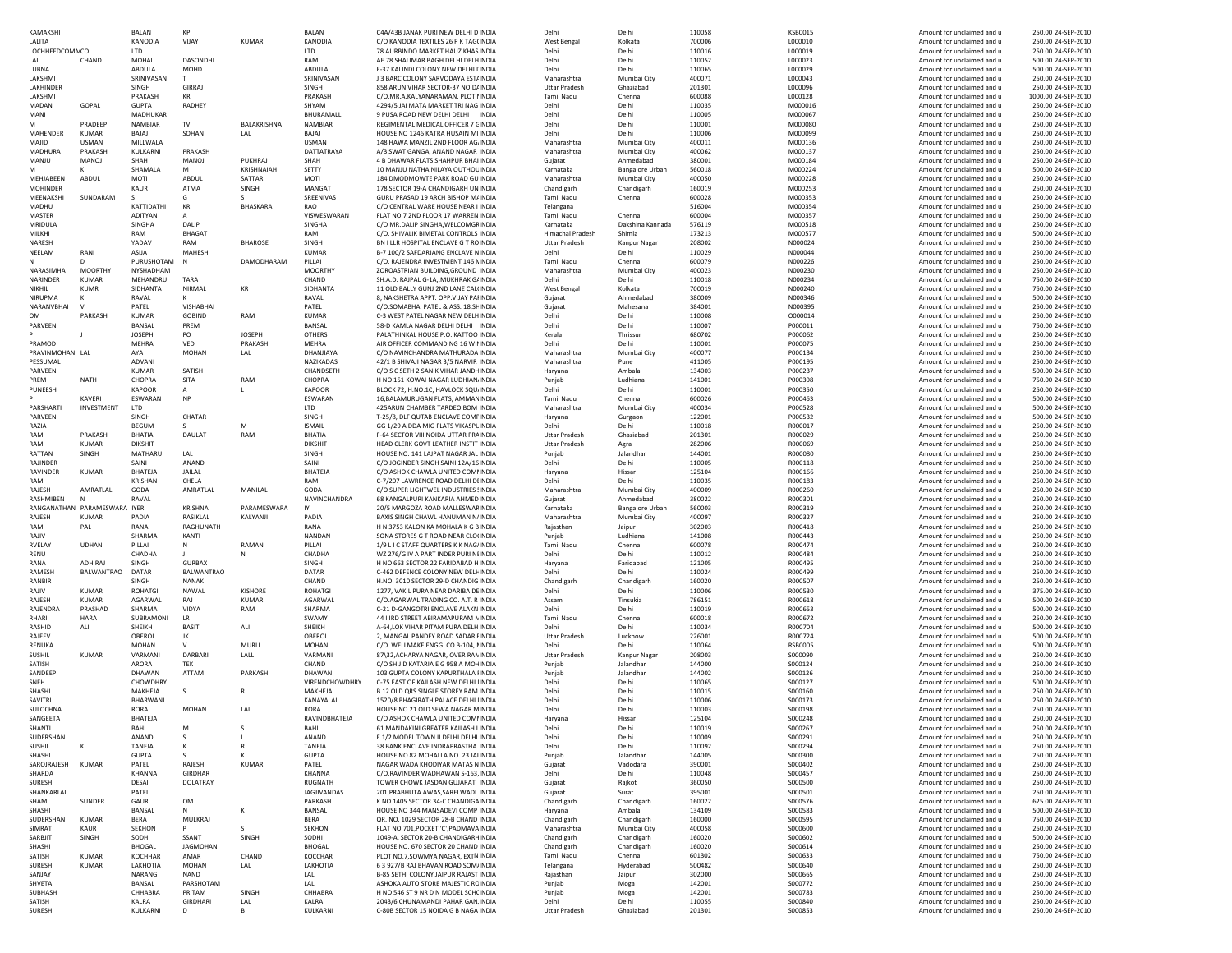| SHANTI                      |                    | <b>DEVI</b>        | PRAKASH         | CHAND         | M                       | 1/2 AGGARWAL BHAWAN NICHALS INDIA                                              | Delhi                                        | Delhi                                  | 110006           | S000857            | Amount for unclaimed and u                                                                       | 250.00 24-SEP-2010                       |
|-----------------------------|--------------------|--------------------|-----------------|---------------|-------------------------|--------------------------------------------------------------------------------|----------------------------------------------|----------------------------------------|------------------|--------------------|--------------------------------------------------------------------------------------------------|------------------------------------------|
| SHASHI                      |                    | <b>MISHRA</b>      | RAM             | SEWAK         | <b>MISHRA</b>           | 483/3 SHASTRI NAGAR KANPUR UT INDIA                                            | <b>Uttar Pradesh</b>                         | Kanpur Nagar                           | 208000           | S000909            | Amount for unclaimed and u                                                                       | 250.00 24-SEP-2010                       |
| SRIBHAGYAN                  | SREENIVAS          | <b>KASHYAP</b>     | SRINIVASAN      |               | KASHYAP                 | NAIMISHARANYA 32D, SHASTRI NA INDIA<br>15, B T ROAD A CROSS 6TH MAIN C INDIA   | Rajasthan                                    | Jodhour                                | 342001           | S000934            | Amount for unclaimed and u                                                                       | 250.00 24-SEP-2010                       |
| SATISH                      | <b>KUMAR</b>       | s<br>GOEL          | JAI             | PARKASH       | s<br>GOEL               | C/O. GOEL ENGG WORKS OPP.EXHI INDIA                                            | Karnataka<br><b>Uttar Pradesh</b>            | <b>Bangalore Urban</b><br>Muzaffarnaga | 560000<br>251002 | S000955<br>S000958 | Amount for unclaimed and u<br>Amount for unclaimed and u                                         | 250.00 24-SEP-2010<br>500.00 24-SEP-2010 |
| SUNIL                       | <b>JOTSINGH</b>    | <b>JHANGHIANI</b>  | <b>JOTSINGH</b> |               | OTHERS                  | 21, MANEKABAD 5, SETALWADI LAN INDIA                                           | Maharashtra                                  | Mumbai City                            | 400036           | S001046            | Amount for unclaimed and u                                                                       | 1750.00 24-SEP-2010                      |
| SUMAN                       |                    | <b>GUPTA</b>       | MADAN           | GOPAL         | <b>GUPTA</b>            | GUPTA & CO 11/224-C SOUTER GAI INDIA                                           | <b>Uttar Pradesh</b>                         | Kanpur Nagar                           | 208001           | S001109            | Amount for unclaimed and u                                                                       | 1500.00 24-SEP-2010                      |
| SAHARAINDIAMUCO             |                    | <b>LTD</b>         |                 |               | LTD                     | INVESTMENT SECTION. 7TH FLOOR JINDIA                                           | Delhi                                        | Delhi                                  | 110001           | S001140            | Amount for unclaimed and u                                                                       | 250.00 24-SEP-2010                       |
| SAROJBEN                    |                    | NDAVE              | NARMADAS        |               | SHANK                   | PLOT NO.478/2.SECTOR 28 BANSKA INDIA                                           | Gujarat                                      | Mahesana                               | 385028           | S001189            | Amount for unclaimed and u                                                                       | 250.00 24-SEP-2010                       |
| SHAMAL                      | MADHUKAR           | VARTY              |                 |               | MADHUKAR                | BLDG.NO.C-29 BLOCK NO.252 MIG INDIA                                            | Maharashtra                                  | Mumbai City                            | 400051           | S001227            | Amount for unclaimed and u                                                                       | 500.00 24-SEP-2010                       |
| NEELU                       |                    | MEHTA              | D               |               | <b>MEHTA</b>            | FAICON TYRES ITD 15-1-407/B 1ST INDIA                                          | Telangana                                    | Hyderabad                              | 500012           | SB00063            | Amount for unclaimed and u                                                                       | 250.00 24-SEP-2010                       |
| PATRICIA                    |                    | <b>DSOUZA</b>      | <b>ANTHONY</b>  | <b>DSOUZA</b> | <b>OTHERS</b>           | 25, POLICE COURT LANE, 4TH FLOOR INDIA                                         | Maharashtra                                  | Mumbai City                            | 400001           | SB00066            | Amount for unclaimed and u                                                                       | 250.00 24-SEP-2010                       |
|                             | <b>GHANI</b>       | HAIDER             | DRSGHOLAM       |               | HAID                    | FLAT NO #303, INDRALOK APARTMINDIA                                             | Bihar                                        | Patna                                  | 800006           | SB00086            | Amount for unclaimed and u                                                                       | 750.00 24-SEP-2010                       |
| <b>RENU</b>                 |                    | CHANDNA            | RAMAN           |               | CHANDNA                 | M/S. P.A. PINIONS DHARAMPUR DI: INDIA                                          | <b>Himachal Pradesh</b>                      | Shimla                                 | 173212           | SB00129            | Amount for unclaimed and u                                                                       | 250.00 24-SEP-2010                       |
| <b>KANNAN</b>               |                    | VEERAIAH           | CHINNA          |               | VEERAIAH                | B-15/24 T N H B BAGALUR ROAD H(INDIA                                           | <b>Tamil Nadu</b>                            | Krishnagiri                            | 635109           | SB00277            | Amount for unclaimed and u                                                                       | 250.00 24-SEP-2010                       |
| KL                          |                    | JAIN               | LC              |               | JAIN                    | NO.5, SAJJANSAH MARKET CHICKPEINDIA                                            | Karnataka                                    | <b>Bangalore Urban</b>                 | 560053           | SB00512            | Amount for unclaimed and u                                                                       | 500.00 24-SEP-2010                       |
| HARISH                      |                    | GADAWADGI          | KALINGRAJ       |               | SW                      | KULKARNI GALI DISTT. DHARWAR GINDIA                                            | Karnataka                                    | Gadag                                  | 582101           | SB00539            | Amount for unclaimed and u                                                                       | 250.00 24-SEP-2010                       |
| HEERA                       |                    | SINGH              | с               | s             | SINGH                   | 69 H-6 SOUTH PARK BISTUPUR JAMINDIA                                            | Jharkhand                                    | Bokaro                                 | 831001           | SB00628            | Amount for unclaimed and u                                                                       | 250.00 24-SEP-2010                       |
| <b>KANTABEN</b>             | BABULAL            | PATEL              |                 |               | BABULAI                 | 11, NANDIGRAM SOC. NR.SANGHVIINDIA                                             | Gujarat                                      | Ahmedabad                              | 380013           | SB00687            | Amount for unclaimed and u                                                                       | 250.00 24-SEP-2010                       |
| SANDEEP                     |                    | BAHL               | MK              |               | BAHL                    | 104/55A, SIDDHARTH CHAMBERS AINDIA                                             | Delhi                                        | Delhi                                  | 110016           | SB00729            | Amount for unclaimed and u                                                                       | 250.00 24-SEP-2010                       |
| RUTTA                       |                    | SOOD               | SANJAY          |               | SOOD                    | N-2A RAJOURI GARDEN NEW DELHIINDIA                                             | Delhi                                        | Delhi                                  | 110027           | SB00753            | Amount for unclaimed and u                                                                       | 250.00 24-SEP-2010                       |
| AYSHA                       | YUSUF              | MULLA              | YUSUF           | HASAN         | MULLA                   | D-12 BUILDING NO 3 PRAKASH NACINDIA                                            | Maharashtra                                  | Satara                                 | 415110           | SB00754            | Amount for unclaimed and u                                                                       | 250.00 24-SEP-2010                       |
| <b>TIRASKAR</b>             |                    | KAKKAR             | AMRIK           |               | LAL                     | B2/221 YAMUNA VIHAR DELHI DELHINDIA                                            | Delhi                                        | Delhi                                  | 110053           | SB00807            | Amount for unclaimed and u                                                                       | 500.00 24-SEP-2010                       |
|                             |                    | LAKSHMINARAYANA    |                 |               | <b>KRISHNAPPA</b>       | 36, MALLIKARJUNAPPA LANE K R SHINDIA                                           | Karnataka                                    | <b>Bangalore Urban</b>                 | 560002           | SB00899            | Amount for unclaimed and u                                                                       | 250.00 24-SEP-2010                       |
| <b>SUDHIR</b>               |                    | AGARWAL            | BABU            | LAL           | AGARWAL                 | ANIL AGENCIES 51 NAI SARAK JODH INDIA                                          | Rajasthar                                    | Jodhpur                                | 342001           | SB00941            | Amount for unclaimed and u                                                                       | 250.00 24-SEP-2010                       |
|                             | c                  | KULSHRESHTHA RP    |                 |               | ATHEYA                  | 301, LAKE VIEW APTS SECTOR-9, RCINDIA                                          | Delhi                                        | Delhi                                  | 110085           | SB01102            | Amount for unclaimed and u                                                                       | 500.00 24-SEP-2010                       |
| <b>TARUN</b>                |                    | <b>MATHUR</b>      | D               | D             | <b>MATHUR</b>           | D-265 NIRMAN VIHAR DELHI DELHI INDIA                                           | Delhi                                        | Delhi                                  | 110092           | T000016            | Amount for unclaimed and u                                                                       | 250.00 24-SEP-2010                       |
| TARSEM                      |                    | <b>KUMAR</b>       | AMAR            |               | <b>NATH</b>             | C/O B11/674 PHARWAHI PHARWAHNDIA                                               | Punjab                                       | Sangrur                                | 148101           | T000053            | Amount for unclaimed and u                                                                       | 250.00 24-SEP-2010                       |
| ULLAL                       | NARASIMHA          | <b>NAYAK</b>       | U               | SRINIVASA     | NAYAK                   | 10-B GOVINDPUR ROAD CALCUTTA INDIA                                             | West Bengal                                  | Kolkata                                | 700045           | U000003            | Amount for unclaimed and u                                                                       | 250.00 24-SEP-2010                       |
| UMA                         |                    | KAPOOR             | c               |               | KAPOOR                  | 141 CHARAK SADAN, AIIMS GROUP INDIA                                            | Delhi                                        | Delhi                                  | 110018           | U000032            | Amount for unclaimed and u                                                                       | 250.00 24-SEP-2010                       |
| VASANTI                     | <b>KUMAR</b>       | SINGH              | AMARJEET        | CHAND         | SINGH<br>KANODIA        | A/52 RAJDEEP SOCIETY NR POLOGRINDIA                                            | Gujarat                                      | Vadodara<br>Kolkata                    | 390001<br>700006 | V000010<br>V000014 | Amount for unclaimed and u                                                                       | 250.00 24-SEP-2010<br>250.00 24-SEP-2010 |
| VIJAY                       |                    | KANODIA<br>VASWANI | <b>GOKAL</b>    |               | POLTUMAL                | C/O KANODIA TEXTILES 26 P K TAG(INDIA<br>II-0-42 LAIPAT NAGAR NEW DELHI LINDIA | <b>West Bengal</b><br>Delhi                  | Delhi                                  | 110024           | V000062            | Amount for unclaimed and u                                                                       |                                          |
| VARSHA                      |                    |                    | RANCHHOD        |               | SHIVDAS                 |                                                                                |                                              |                                        | 360002           | V000150            | Amount for unclaimed and u                                                                       | 250.00 24-SEP-2010<br>250.00 24-SEP-2010 |
| <b>VIPIN</b>                | RANCHHODBHAI PATEL | PATEL              | TRIBHOVANDAS    |               | PATEL                   | 10 HATHI KHANA UMANG RAJKOT (INDIA<br>C-115.RAJDEEP SOCIETY.BAGIKHAN INDIA     | Gujarat<br>Guiarat                           | Raikot<br>Vadodara                     | 390001           | V000356            | Amount for unclaimed and u<br>Amount for unclaimed and u                                         | 1000.00 24-SEP-2010                      |
| YASH                        |                    | PAL                | RAM             |               | CHANDRA                 | 132 K V SUB STATION SANDILA DISTINDIA                                          | <b>Uttar Pradesh</b>                         | Hardoi                                 | 241204           | Y000009            | Amount for unclaimed and u                                                                       | 250.00 24-SEP-2010                       |
| YASHPAL                     |                    | KALRA              | A               |               | CHAND                   | (PROP SANGOM ENGRS)55-56.G.NCINDIA                                             | Delhi                                        | Delhi                                  | 110032           | Y000020            | Amount for unclaimed and u                                                                       | 250.00 24-SEP-2010                       |
| ZORAWER                     |                    | SINGH              | SWARAN          |               | SINGH                   | H NO 3761 SECTOR 22-D CHANDIG/INDIA                                            | Chandigarh                                   | Chandigarh                             | 160022           | Z000004            | Amount for unclaimed and u                                                                       | 250.00 24-SEP-2010                       |
| SHRIVALLABH                 | SHRINARAYAN        | <b>KABRA</b>       | Shri            | Narayan       | Kabra                   | SHRI RUKMANI NAGAR JALNA<br><b>INDIA</b>                                       | Maharashtra                                  | Nanded                                 | 431203           |                    | NA-NA-120106000000 Amount for unclaimed and u                                                    | 137.50 24-SEP-2010                       |
|                             |                    | SENTHILKUMAR       |                 |               | PERUMAL                 | OLDNO 9-7-34 NEW NO 9-7-40 VAN INDIA                                           | <b>Tamil Nadu</b>                            | Tiruchirapalli                         | 630108           |                    | NA-NA-120106000183: Amount for unclaimed and u                                                   | 25.00 24-SEP-2010                        |
| <b>JATADHARI</b>            |                    | MODI               |                 |               | MODI                    | A-17 RAJKISHORE NAGAR SEEPAT R INDIA                                           | Chhattisgarh                                 | Bilaspur                               | 495006           |                    | NA-NA-120106010003 Amount for unclaimed and u                                                    | 50.00 24-SEP-2010                        |
| <b>JAIRAM</b>               |                    | BHAGAT             | Biro            | Ram           | <b>Bhagat</b>           | 1, B. STAFF QWATER DUMANHILL, INDIA                                            | Chhattisgarh                                 | Bilaspur                               | 495001           |                    | NA-NA-120106010003! Amount for unclaimed and u                                                   | 25.00 24-SEP-2010                        |
| SAROJ                       |                    | ARORA              | RAM             | <b>KISHAN</b> | KHANNA                  | C\O AJAY ARORA 30/147, SHYAM G/ INDIA                                          | Rajasthan                                    | Ajmer                                  | 305901           |                    | NA-NA-120106050022. Amount for unclaimed and u                                                   | 14.00 24-SEP-2010                        |
|                             |                    | TMEENAKSH          |                 |               | CTHIAGARJUN             | 124-B.RATHNAM NAGAR SIVAKASI INDIA                                             | Tamil Nadu                                   | Virudhunaga                            | 626123           |                    | NA-NA-120109000016 Amount for unclaimed and u                                                    | 25.00 24-SEP-2010                        |
| MANHARLAL                   | VANMALIDAS         | PADIA              | VANMALIDAS      |               | PADIA                   | "TEJAS", BHADRAWATI SOCIETY, JEINDIA                                           | Gujarat                                      | Rajkot                                 | 360370           |                    | NA-NA-120109000037. Amount for unclaimed and u                                                   | 12.50 24-SEP-2010                        |
| SUDHA                       |                    | <b>MEHTA</b>       | ARUN            |               | <b>MFHTA</b>            | H.NO.291.MOHALLA MAHTAN JWA INDIA                                              | Uttarakhand                                  | <b>Tehri Garhwal</b>                   | 249401           |                    | NA-NA-120109000056! Amount for unclaimed and u                                                   | 25.00.24-SEP-2010                        |
| G                           |                    | <b>BADHRINADH</b>  | GOPALAM         |               | GONUGUNTA               | ANIANA NOVELTIES GANDHI ROAD INDIA                                             | Telangana                                    | Nizamabad                              | 523001           |                    | NA-NA-120109000127: Amount for unclaimed and u                                                   | 150.00 24-SEP-2010                       |
| KAKUMANI                    | SRINIVASA          | RAO                | RAMAIAH         |               | KAKUMANI                | 4-76 SANTHANUTHAI APADU MANUNDIA                                               | Telangana                                    | Nizamabad                              | 523279           |                    | NA-NA-120109000132. Amount for unclaimed and u                                                   | 250.00 24-SEP-2010                       |
| ARUNASRI                    |                    | SIGHAKOLLI         | SUBBA           | RAO           | GONUGUNTA               | 301 TSR TOWERS (OLD SYAM PRAS/INDIA                                            | Telangana                                    | Nizamabad                              | 523001           |                    | NA-NA-120109000139! Amount for unclaimed and u                                                   | 250.00 24-SEP-2010                       |
| RAJSHREE                    | DHANRAJ            | PATIL              |                 |               | PATI                    | 431, 2ND FLOOR, RAHALKAR CHAM INDIA                                            | Maharashtra                                  | Nashik                                 | 422001           |                    | NA-NA-120109070000: Amount for unclaimed and u                                                   | 487.50 24-SEP-2010                       |
| YOGENDRA                    | NARAYAN            | <b>KUMAR</b>       | AAJURAM         |               | <b>KUMAR</b>            | BLOCK 1B, ST. NO. 26, SECTOR 4, BHNDIA                                         | Chhattisgarh                                 | Durg                                   | 490001           |                    | NA-NA-120113000012 Amount for unclaimed and u                                                    | 1.25 24-SEP-2010                         |
| ARUNA                       |                    | <b>VYAS</b>        |                 |               | <b>VYAS</b>             | 1-KA-12 PRATAP NAGAR NR. SUBH/INDIA                                            | Rajasthan                                    | Jodhpur                                | 342001           |                    | NA-NA-120121010012 Amount for unclaimed and u                                                    | 50.00 24-SEP-2010                        |
| YASH                        | KANT               | MUTHA              |                 |               | <b>MUTHA</b>            | 42/A. KAMLA NEHRU NAGAR. NEAFINDIA                                             | Raiasthan                                    | Jodhpur                                | 342001           |                    | NA-NA-120121010015: Amount for unclaimed and u                                                   | 22.00 24-SEP-2010                        |
| SHRIKANT                    |                    | PANWALKAR          |                 |               | PANWALKAR               | E7/57 LAJPAT SOCIETY ARERA COLCINDIA                                           | Madhya Pradesh                               | Bhopal                                 | 462016           |                    | NA-NA-120132000010 Amount for unclaimed and u                                                    | 1.00 24-SEP-2010                         |
| SANJAY                      | <b>KUMAR</b>       | JAISWAL            | RAM             |               | SHANKJAISWAL            | NATHMALPUR GORAKHPUR<br>INDIA                                                  | <b>Uttar Pradesh</b>                         | Gorakhpur                              | 273001           |                    | NA-NA-120132000027: Amount for unclaimed and u                                                   | 25.00 24-SEP-2010                        |
| SWATI                       | SANJAYBHAI         | SHAH               | SANJAYBHAI      | N             | SHAH                    | 14 PANCHAM BUNGLOWS VASNA FINDIA                                               | Gujarat                                      | Vadodara                               | 390015           |                    | NA-NA-120132000028' Amount for unclaimed and u                                                   | 125.00 24-SEP-2010                       |
| BRIJESH                     |                    | <b>KUMAR</b>       | PREM            | PRAKASH       | <b>GUPTA</b>            | REKAB GANJ LAL DIGGI CHOWK RAJINDIA                                            | <b>Uttar Pradesh</b>                         |                                        | 200000           |                    | NA-NA-120132000029 Amount for unclaimed and u                                                    | 37.50 24-SEP-2010                        |
| VIRENDRA                    | MOHAN              | <b>SETH</b>        |                 |               | <b>SETH</b>             | H.NO.239 BANIA MOHAL SADAR BAINDIA                                             | <b>Uttar Pradesh</b>                         | Lucknow                                | 226001           |                    | NA-NA-120132000033. Amount for unclaimed and u                                                   | 175.00 24-SEP-2010                       |
| VIDYAWATI                   |                    | PANDEY             | UDAI            | NARYAN        | PANDEY                  | 20 OFFICER HOSTEL OLD NR.KUTCH INDIA                                           | <b>Uttar Pradesh</b>                         | Gorakhpur                              | 273001           |                    | NA-NA-120132000036: Amount for unclaimed and u                                                   | 87.50 24-SEP-2010                        |
| RAHUL                       |                    | SRIVASTAVA         |                 |               | SRIVASTAVA              | C/119/526 JATEPUR SOUTH B/H OL INDIA                                           | <b>Uttar Pradesh</b>                         | Gorakhour                              | 273001           |                    | NA-NA-120132000049 Amount for unclaimed and u                                                    | 18.75 24-SEP-2010                        |
| DHIRENDRA                   | DHAR               | <b>DWIVEDI</b>     |                 |               | DHAR                    | HOUSE NO 307/L RAJENDRA NAGAHNDIA                                              | <b>Uttar Pradesh</b>                         | Gorakhour                              | 273012           |                    | NA-NA-120132000049 Amount for unclaimed and u                                                    | 37.50 24-SEP-2010                        |
| RAKESH                      |                    | SINGH              |                 |               | SINGH                   | PILI KOTHI CAMPOUND MAYA BAZ/INDIA                                             | <b>Uttar Pradesh</b>                         | Gorakhour                              | 273001           |                    | NA-NA-120132000064! Amount for unclaimed and u                                                   | 50.00 24-SEP-2010                        |
| <b>JAGDA</b>                | YOGITA             | <b>JAYSUKHBHAI</b> |                 |               | YOGITA                  | BARCHHA STREET NAGAR GATE KHINDIA                                              | Gujarat                                      | Jamnagar                               | 361305           |                    | NA-NA-120132000091! Amount for unclaimed and u                                                   | 50.00 24-SEP-2010                        |
| ASAD                        |                    | KAMAL              |                 |               | KAMAL                   | 206 A TAFRA BAZAR GORAKHPUR INDIA                                              | <b>Uttar Pradesh</b>                         | Gorakhpur                              | 273001           |                    | NA-NA-120132000092. Amount for unclaimed and u                                                   | 75.00 24-SEP-2010                        |
| SAROJ<br>ARJUN              |                    | SINGH<br>PRASAD    |                 |               | SINGH<br>PRASAD         | 10 NO BORING LACHCHIPUR MUSA INDIA<br>300/B JAIL ROAD GITA VATIKA MAN INDIA    | <b>Uttar Pradesh</b><br><b>Uttar Pradesh</b> | Gorakhpur<br>Gorakhpur                 | 273001<br>273001 |                    | NA-NA-120132000093 Amount for unclaimed and u<br>NA-NA-120132000095: Amount for unclaimed and u  | 45.00 24-SEP-2010<br>125.00 24-SEP-2010  |
| SARFRAZ                     |                    | AHMED              |                 |               | AHMED                   | 25/2C KAVI MD IQBAL ROAD EKBAL INDIA                                           | <b>West Bengal</b>                           | Kolkata                                | 700023           |                    | NA-NA-120132000096 Amount for unclaimed and u                                                    | 25.00 24-SEP-2010                        |
| ATHAR                       |                    | PARVEZ             |                 |               | PARVEZ                  | 177/D RAHMAT NAGAR NEAR MAS INDIA                                              | <b>Uttar Pradesh</b>                         | Gorakhpur                              | 273001           |                    | NA-NA-120132000098! Amount for unclaimed and u                                                   | 25.00 24-SEP-2010                        |
| SARWAR                      |                    | JAVED              |                 |               | JAVED                   | ABUBAJAR UNCHWA GORAKHPUR INDIA                                                | <b>Uttar Pradesh</b>                         | Gorakhpur                              | 273001           |                    | NA-NA-120132000111: Amount for unclaimed and u                                                   | 156.25 24-SEP-2010                       |
| IRFANULLAH                  |                    | SIDDIQU            |                 |               | SIDDIQUI                | AL AFIA NEW COLONY GHAJIRAUJA INDIA                                            | <b>Uttar Pradesh</b>                         | Gorakhpur                              | 273001           |                    | NA-NA-120132000112! Amount for unclaimed and u                                                   | 140.00 24-SEP-2010                       |
| <b>MANOJ</b>                | NATVARLAL          | <b>JARIWALA</b>    |                 |               | NATVARLAL               | D/10/11 GURUNAGAR SOCIETY B/HINDIA                                             | Gujarat                                      | Surat                                  | 395006           |                    | NA-NA-120132000125(Amount for unclaimed and u                                                    | 200.00 24-SEP-2010                       |
| RASIKBHAI                   | SURESHBHAI         | DARJI              |                 |               | SURESHBHAI              | SAMAVAS RAPAR KUTCH RAPAR INDIA                                                | Guiarat                                      | Kachchh                                | 370165           |                    | NA-NA-120132000135! Amount for unclaimed and u                                                   | 12.50 24-SEP-2010                        |
| RAJESH                      | SHASHIKANT         | CHANGEDE           | SHASHIKANT      | P             | CHAGEDE                 | 3463 KHIST LANE AHMEDNAGAR INDIA                                               | Maharashtra                                  | Ahmednagar                             | 414001           |                    | NA-NA-120133000002. Amount for unclaimed and u                                                   | 2.25 24-SEP-2010                         |
| <b>BHAGINATH</b>            | GANGARAM           | <b>JAPKAR</b>      | GANGARAM        | SHANKAR       | <b>JAPKAR</b>           | A/P NEPTI, TAL.DIST. AHMEDNAGAIINDIA                                           | Maharashtra                                  | Ahmednagar                             | 414001           |                    | NA-NA-120133000008 Amount for unclaimed and u                                                    | 6.25 24-SEP-2010                         |
| RAJ                         | LAXMI              | SONI               |                 |               | SONI                    | 879 KARANIMATA MANDIR KE DAY INDIA                                             | Rajasthan                                    | Bikaner                                | 334001           |                    | NA-NA-120137000029 Amount for unclaimed and u                                                    | 25.00 24-SEP-2010                        |
| PRABHAKAF                   |                    | KONA               |                 |               | KONA                    | 11-8-22 17 DASPALLA HILLS 17 DAS INDIA                                         | Andhra Pradesh                               | visnakhapatnam                         | 530002           |                    | NA-NA-120158000057! Amount for unclaimed and u                                                   | 125.00 24-SEP-2010                       |
| <b>MANOJ</b>                |                    | PUROHIT            | MADAN           | GOPAL         | <b>PUROHIT</b>          | UMEDPURA HANUMAN CHOWK, FINDIA                                                 | Uttar Pradesh                                | Shahjahanpur                           | 242301           |                    | NA-NA-120170000007! Amount for unclaimed and u                                                   | 25.00 24-SEP-2010                        |
| OMPRAKASH                   |                    | NAGLA              |                 |               | NAGLA                   | 6-26-116/3, NIZAMABAD NIZAMAE INDIA                                            | Telangana                                    | Nizamabad                              | 503001           |                    | NA-NA-120175000042. Amount for unclaimed and u                                                   | 262.50 24-SEP-2010                       |
| HANIFBHAI                   | SIDIKBHAI          | SORATHIYA          |                 |               | SIDIKBHAI               | GANDHI CHOWK, KHAKHDA STREETINDIA                                              | Gujarat                                      | Junagadh                               | 362265           |                    | NA-NA-120185000001. Amount for unclaimed and u                                                   | 50.00 24-SEP-2010                        |
| SHAHIDA                     |                    | KHANAM             | SHAH            | SHAHID        | HUSAIN                  | "HUSAIN HOUSE" S-8/110 H-1 AZ/ INDIA                                           | <b>Uttar Pradesh</b>                         | Varanasi                               | 221002           |                    | NA-NA-120186000029! Amount for unclaimed and u                                                   | 25.00 24-SEP-2010                        |
| BANSHA                      | NARAIN             | PANDEY             | LATERAM         | DULAR         | PANDEY                  | PANDEY BHAWAN BUNDELKHANDI INDIA                                               | <b>Uttar Pradesh</b>                         | Mirzapur                               | 231001           |                    | NA-NA-120186000030I Amount for unclaimed and u                                                   | 250.00 24-SEP-2010                       |
| YASMEEN                     |                    | LUBNA              | GULAM           |               | RAHIM                   | DALGATE NEAR HANFIA JAMIA MASINDIA                                             | Jammu and Kashmir                            | Srinagar                               | 190001           |                    | NA-NA-120186000035. Amount for unclaimed and u                                                   | 50.00 24-SEP-2010                        |
| SABITA                      |                    | AGRAWAL            |                 |               | AGRAWAL                 | C/O DHARITRI MEDICAL STORE AT-HNDIA                                            | Orissa                                       | Kalahandi                              | 766015           |                    | NA-NA-120191010083 Amount for unclaimed and u                                                    | 175.00 24-SEP-2010                       |
| PABAN                       | KUMAR              | AGRAWAL            | SRIHARI         | PRAKASH       | AGRAWAL                 | JDM SECURITIES 204 ARIHANT CON INDIA                                           | Chhattisgarh                                 | Raipur                                 | 492009           |                    | NA-NA-120200000000-Amount for unclaimed and u                                                    | 0.50 24-SEP-2010                         |
| ANWAR                       | ABDULMAZID         | BASADE             | ABDULMAZID      |               | BASADE                  | MAHARSHI SHINDE NAGAR AT POS' INDIA                                            | Maharashtra                                  | Satara                                 | 415409           |                    | NA-NA-120200000000 Amount for unclaimed and u                                                    | 50.00 24-SEP-2010                        |
| <b>JINESHWAR</b>            | SHITAL             | JUGALE             |                 |               | SHITAL                  | AP- NANDANI TAI - SHIROI DIST - KINDIA                                         | Maharashtra                                  | Kolhapur                               | 416102           |                    | NA-NA-120200000022. Amount for unclaimed and u                                                   | 25.00 24-SEP-2010                        |
| ABHAY<br><b>JAYAI AKSHM</b> | SHARAD             | MOHGAONKAR         |                 |               | MOHGAONKAR              | C/9 INDIRA VIHAR SAKKANDA BILA INDIA                                           | Chhattisgarh                                 | Bilaspur                               | 495001           |                    | NA-NA-120200000022! Amount for unclaimed and u                                                   | 50.00 24-SEP-2010                        |
|                             | KUMAR              | THALLAM            | TV<br>PYARE     | P             | <b>SEKHAR</b>           | H/O. D.K. CHAND OPP-SAPNESHWAINDIA                                             | Orissa                                       | Sambalpur<br>Alwar                     | 768004<br>301001 |                    | NA-NA-120200000023 Amount for unclaimed and u                                                    | 25.00 24-SEP-2010                        |
| KRISHAN                     |                    | SINGHAL<br>HIMANSU | LAXMAN          | LAL           | SINGHAL<br><b>GUPTA</b> | KRISHAN BHAWAN NEAR JAT HOST. INDIA                                            | Rajasthan                                    |                                        | 121004           |                    | NA-NA-120216000005! Amount for unclaimed and u<br>NA-NA-120230000063! Amount for unclaimed and u | 37.50 24-SEP-2010                        |
| SUDHA                       |                    | <b>GUPTA</b>       |                 |               | <b>GUPTA</b>            | MCF-13, ADARSH NAGAR, BALLAB(INDIA<br>BANK OF BARODA TRIPOLIYA BAZAI INDIA     | Haryana<br>Rajasthan                         | Faridabad<br>Jaipur                    | 302002           |                    | NA-NA-120232030000: Amount for unclaimed and u                                                   | 22.50 24-SEP-2010<br>250.00 24-SEP-2010  |
| DEVASIA                     |                    | p                  |                 |               | POULOSE                 | KOCHUKULATHINKAL[H] THAVINHAINDIA                                              | Kerala                                       | Kasaragod                              | 670644           |                    | NA-NA-120239000008 Amount for unclaimed and u                                                    | 75.00 24-SEP-2010                        |
| MOHANA                      | <b>DEVI</b>        | JAIN               |                 |               | <b>JAIN</b>             | C/O NETWORK MARKETING & CON: INDIA                                             | Madhya Pradesh                               | Indore                                 | 452001           |                    | NA-NA-120249010000: Amount for unclaimed and u                                                   | 0.25 24-SEP-2010                         |
| CHANDRAKANT                 | RAMRAO             | <b>NIKAM</b>       |                 |               | RAMRAO                  | A/P - WADGAON GUPTA TAL - AHMINDIA                                             | Maharashtra                                  | Ahmednagar                             | 414001           |                    | NA-NA-120284000003. Amount for unclaimed and u                                                   | 50.00 24-SEP-2010                        |
| RAHUL                       | SHRIRANG           | SHINDE             | SHRIRANG        |               | VISHWANATH              | 62, MAHALAXMI COLONY, NEAR DI INDIA                                            | Maharashtra                                  | Ahmednagar                             | 414001           |                    | NA-NA-120284000004 Amount for unclaimed and u                                                    | 62.50 24-SEP-2010                        |
| SUNIL                       | DATTATARY          | WADEKAR            | DATTATARY       |               | APPAYYA                 | C/O.SHRI CHANDRAPRABHU URBAI INDIA                                             | Karnataka                                    | Belgaum                                | 591237           |                    | NA-NA-120289000048: Amount for unclaimed and u                                                   | 1.25 24-SEP-2010                         |
| RAJARAM                     | MAHADEV            | DEVAKATE           |                 |               | MAHADEV                 | JATRAT VES CHIKODI ROAD NIPANI INDIA                                           | Karnataka                                    | Belgaum                                | 591237           |                    | NA-NA-120289000083! Amount for unclaimed and u                                                   | 6.25 24-SEP-2010                         |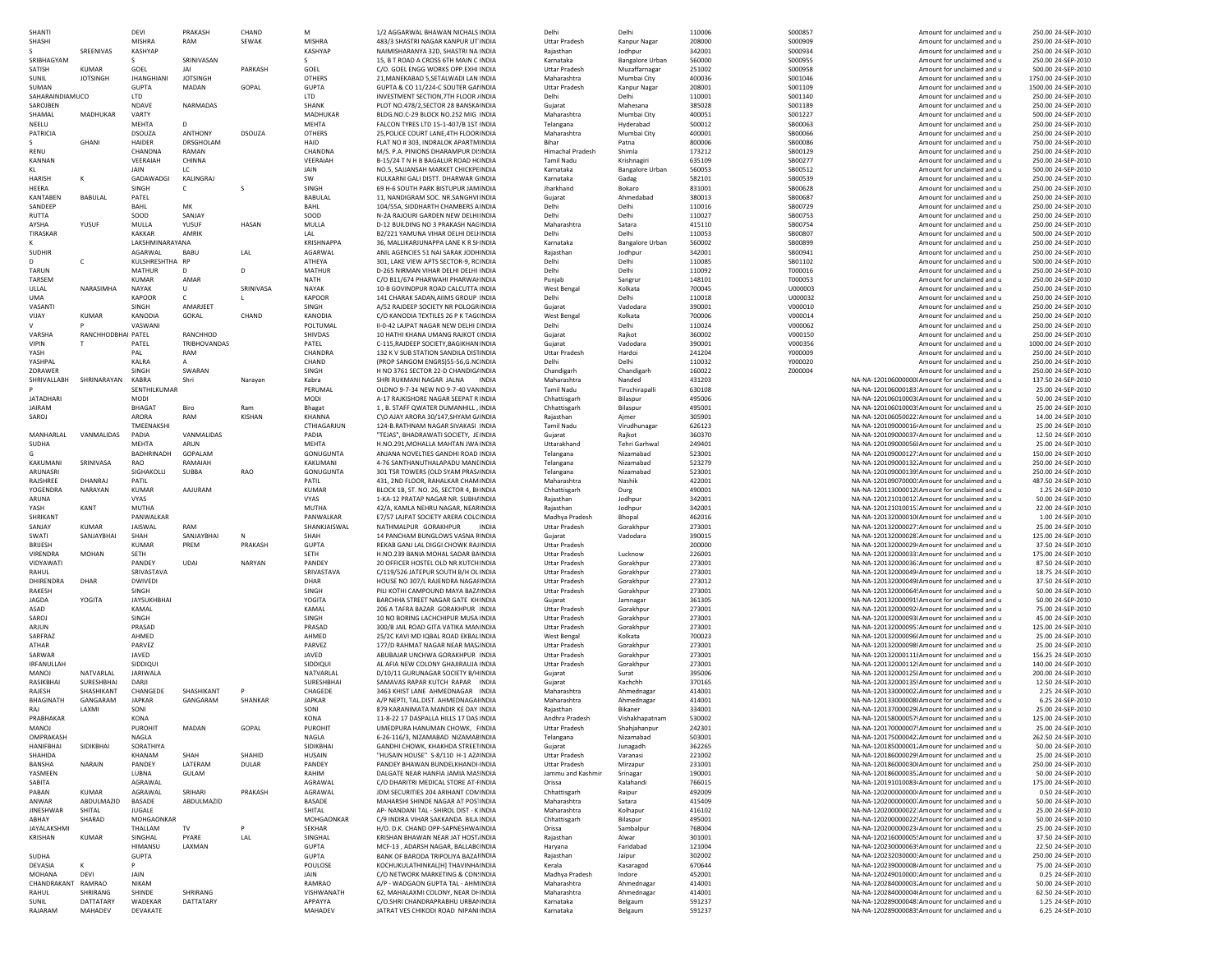| DHANI                  | <b>RAM</b>                     | DAHIYA                | ShriN               |                    | Dahiya             | 1899, LALMATI WARD BADI SANTO: INDIA                                        | Madhya Pradesh         | Jabalou                       | 482002           | NA-NA-120297000001 Amount for unclaimed and u                                                      | 50.00 24-SEP-2010                       |
|------------------------|--------------------------------|-----------------------|---------------------|--------------------|--------------------|-----------------------------------------------------------------------------|------------------------|-------------------------------|------------------|----------------------------------------------------------------------------------------------------|-----------------------------------------|
| VIRENDRA               |                                | GAUR                  | <b>OM</b>           | PRAKASH            | GAUR               | C-19 JAWAHAR QUARTERS MEERU INDIA                                           | <b>Uttar Pradesh</b>   | Meerut                        | 250001           | NA-NA-120299000093, Amount for unclaimed and u                                                     | 250.00 24-SEP-2010                      |
| <b>DWENDRA</b>         | RAI                            | MEHTA                 | HARBANS             | RAI                | MEHTA              | C-3/1 JIWAN JYOTI COMPLEX PITA INDIA                                        | Delhi                  | Delhi                         | 110034           | NA-NA-120309000003. Amount for unclaimed and u                                                     | 500.00 24-SEP-2010                      |
| DHIRUBHAI              | MAGANBHAI                      | PATEL                 | MAGANBHAI           | NARANBHAI          | PATEL              | A/48 AMBIKA NAGAR SOCIETY KAN INDIA                                         | Gujarat                | Anand                         | 388630           | NA-NA-120321000002. Amount for unclaimed and u                                                     | 25.00 24-SEP-2010                       |
|                        | GULAMAHMED SHAIKH              |                       |                     | FAJALBHAI          | SHAIKH             | ALAIYA PADO KHAMBHAT KHAMBHNDIA                                             |                        | Anand                         | 388620           |                                                                                                    |                                         |
| ABDULRAHIM             |                                |                       | GULAMAHMED          |                    |                    |                                                                             | Gujarat                |                               |                  | NA-NA-120321000003 Amount for unclaimed and u                                                      | 25.00 24-SEP-2010                       |
| VIJESH                 | DEVILALII                      | SHAH                  | DEVILALI            | BADRILALI          | SHAH               | 101 ARIHANT APT DAHEVAN NAGA INDIA                                          | Gujarat                | Anand                         | 388620           | NA-NA-120321000003. Amount for unclaimed and u                                                     | 12.50 24-SEP-2010                       |
| RAMESHBHAI             | JASBHAI                        | PATEL                 | JASBHAI             | SOMABHAI           | PATEL              | PATEL KHADKI AT-HADEVA TA- MA'INDIA                                         | Gujarat                | Anand                         | 388180           | NA-NA-120321000003. Amount for unclaimed and u                                                     | 25.00 24-SEP-2010                       |
| <b>BINA</b>            | SHAILESHKUMAR PATEL            |                       | SHAILESHKUMAR       |                    | PATEL              | 32/33 CHANAKYA PARK SOCIETY OF INDIA                                        | Gujarat                | Anand                         | 388620           | NA-NA-120321000006: Amount for unclaimed and u                                                     | 125.00 24-SEP-2010                      |
| MAHENDRA               | <b>JIVATLAL</b>                | KOTHARI               |                     |                    | KOTHARI            | 603 SATYAM APPARTMENT THAKO INDIA                                           | Gujarat                | Surat                         | 395009           | NA-NA-120332000002. Amount for unclaimed and u                                                     | 125.00 24-SEP-2010                      |
| GYAN                   | PRAKASH                        | <b>MISHRA</b>         |                     |                    | <b>MISHRA</b>      | C-112 IIND FLOOR FRONT SIDE MOTINDIA                                        | Delhi                  | Delhi                         | 110015           | NA-NA-120332000047. Amount for unclaimed and u                                                     | 75.00 24-SEP-2010                       |
| CHETANKUMAR HIRALAL    |                                | PATEL                 |                     |                    | HIRALAL            | 651 LAKADIYA SHERI AT & PO DHOLINDIA                                        | Gujarat                | Surat                         | 387810           | NA-NA-120332000049. Amount for unclaimed and u                                                     | 12.50 24-SEP-2010                       |
|                        |                                |                       |                     |                    |                    |                                                                             |                        |                               |                  | NA-NA-120332000082' Amount for unclaimed and u                                                     |                                         |
| KAUSHAL                | CHANDRAKANT MAHETA             |                       |                     |                    | CHANDRAKANT        | B/H VIKAS COLONY RANAVAV PORINDIA                                           | Gujarat                | Raikot                        | 360550           |                                                                                                    | 25.00 24-SEP-2010                       |
| DHIRAJLAL              | VITHALDAS                      | MAJITHIA              |                     |                    | VITHALDAS          | GOPAL PARA RANAVAV TAL RANAV INDIA                                          | Guiarat                | Raikot                        | 360550           | NA-NA-120332000095! Amount for unclaimed and u                                                     | 50.00 24-SEP-2010                       |
| MANAHARSINH            | KARANSINH                      | ZALA                  |                     |                    | KARANSINH          | SAURASHTRA CEMENT LTD QTR NOINDIA                                           | Guiarat                | Raikot                        | 360560           | NA-NA-120332000127: Amount for unclaimed and u                                                     | 25.00 24-SEP-2010                       |
| <b>KISHOR</b>          | HARILAL                        | <b>JADIA</b>          |                     |                    | <b>JADIA</b>       | DAMODAR NIVAS DELI FALI OPP LA INDIA                                        | Guiarat                | Jamnagar                      | 361001           | NA-NA-120332000205(Amount for unclaimed and u                                                      | 4.75 24-SEP-2010                        |
| MADHULIKA              |                                | SURANA                | <b>MANOJ</b>        | <b>KUMAR</b>       | SURANA             | 4/1/11/D/4 TILAK ROAD BOGGULKUNDIA                                          | Telangana              | Hyderabad                     | 500001           | NA-NA-120332000241: Amount for unclaimed and u                                                     | 875.00 24-SEP-2010                      |
| SHRIVALLABH            | SHRINARAYAN                    | <b>KABRA</b>          | SHRINARAYAN         |                    | <b>KABRA</b>       | SHRI RUKMINI NAGAR HEAD POST INDIA                                          | Maharashtra            | Nanded                        | 431203           | NA-NA-120335000002: Amount for unclaimed and u                                                     | 75.00 24-SEP-2010                       |
|                        |                                |                       |                     |                    |                    |                                                                             |                        |                               |                  |                                                                                                    |                                         |
| <b>JAYPRAKASH</b>      | NAVNITLAL                      | DAVE                  |                     |                    | NAVNITLAL          | NO.45. VIJAYDEEP SOCIETY OLD KO INDIA                                       | Gujarat                | Surat                         | 394107           | NA-NA-120344000000 Amount for unclaimed and u                                                      | 125.00 24-SEP-2010                      |
| VIJAY                  | LAXMI                          | <b>BOHRA</b>          | LADHU               | RAM                | CHANDA             | RAMCHANDANIYON KI GALI, NEAR INDIA                                          | Rajasthan              | Jodhpur                       | 342301           | NA-NA-120346000006' Amount for unclaimed and u                                                     | 25.00 24-SEP-2010                       |
| SANTOSH                |                                | SRIVASTAVA            | RAVINDRA            | BIHARI             | SRIVASATAVA        | FLAT NO. 1501, MEENARA TOWER (INDIA                                         | <b>Uttar Pradesh</b>   | Lucknow                       | 226010           | NA-NA-120350000013 Amount for unclaimed and u                                                      | 250.00 24-SEP-2010                      |
|                        |                                | ANBAZHAGAN            |                     |                    | ANBAZHAGAN         | 5/3 DABEER WEST STREET (MUTT S INDIA                                        | Tamil Nadu             | Thiruvannamalai               | 612001           | NA-NA-120384000021: Amount for unclaimed and u                                                     | 250.00 24-SEP-2010                      |
| <b>VIVEK</b>           |                                | MEHTA                 | VIRENDMOHAN         |                    | MEHTA              | C-636 NEW FRIENDS CLY NEW DELIINDIA                                         | Delhi                  | Delhi                         | 110065           | NA-NA-120384000034. Amount for unclaimed and u                                                     | 1250.00 24-SEP-2010                     |
| <b>KISHOR</b>          | VITTHALRAO                     | <b>DHANE</b>          | VITTHALRAO          | ANANDRAO           | DHANE              | B11, RUTUPARNA TERRACE, NR T C INDIA                                        | Maharashtra            | Pune                          | 413102           | NA-NA-120447000007. Amount for unclaimed and u                                                     | 7.50 24-SEP-2010                        |
|                        |                                |                       |                     |                    | VIDHYASHANKAR      | 24 PALAKKARAL THURAIYUR TRICHINDIA                                          |                        |                               |                  |                                                                                                    |                                         |
| N                      |                                | VIDHYASHANKAR         |                     |                    |                    |                                                                             | <b>Tamil Nadu</b>      | Ariyalur                      | 621010           | NA-NA-120447000118 Amount for unclaimed and u                                                      | 28.00 24-SEP-2010                       |
| DEEPU                  |                                | в.                    | BABUSENAN           | PURUSHOTHAMA       | PANICKAR           | PUTHIYA VEEDU AREEKARA PO MU INDIA                                          | Kerala                 | Thrissur                      | 689505           | NA-NA-120447000422' Amount for unclaimed and u                                                     | 25.00 24-SEP-2010                       |
| KHAN                   | PARVEZMOHAMMNURULISLAM         |                       |                     |                    | NURULISLAM         | KHAN MANZIL MANI NAGAR MOGFINDIA                                            | Guiarat                | Valsad                        | 396001           | NA-NA-1204470004921Amount for unclaimed and u                                                      | 12.25 24-SEP-2010                       |
| <b>RUDRA</b>           | ARUNA                          | KUMARI                | <b>JANAIAH</b>      |                    | <b>RUDRA</b>       | KAGITALA BAZAR JAGGAYYAPET JA INDIA                                         | Andhra Pradesh         | Vishakhapatnam                | 521125           | NA-NA-120447000570. Amount for unclaimed and u                                                     | 25.00 24-SEP-2010                       |
| TARUN                  | RAMESHCHANDR BARU              |                       |                     |                    | BARU               | M-3 AIYA APPARTMENT OPP: JUBIL INDIA                                        | Guiarat                | Kachchh                       | 370001           | NA-NA-120484000006: Amount for unclaimed and u                                                     | 39.25 24-SEP-2010                       |
| JAI                    | <b>NARAIAN</b>                 | MOONA                 | KANTI               | PRASHAD            | <b>MOONA</b>       | H.NO. 226 GALI SETHAN SARAI LAL INDIA                                       | <b>Uttar Pradesh</b>   | Meerut                        | 250002           | NA-NA-120582000000: Amount for unclaimed and u                                                     | 25.00 24-SEP-2010                       |
| JANGI                  |                                |                       | ALI                 |                    | AHMED              | H.NO. 306 SHER MOHAMMAD . PIL INDIA                                         | <b>Uttar Pradesh</b>   | Pilibhit                      | 262001           |                                                                                                    | 100.00 24-SEP-2010                      |
|                        |                                | HUSSAIN               |                     |                    |                    |                                                                             |                        |                               |                  | NA-NA-120612000027. Amount for unclaimed and u                                                     |                                         |
| NEENA                  |                                | KHANDELWAL            | <b>WO</b>           | <b>VINAY</b>       | <b>KUMAR</b>       | 129. NAYA TOLA BAREILLY<br><b>INDIA</b>                                     | <b>Uttar Pradesh</b>   | Bareilly                      | 243001           | NA-NA-120612000027! Amount for unclaimed and u                                                     | 125.00 24-SEP-2010                      |
| RADHA                  |                                | GOEL                  |                     |                    | GOEL               | GOEL KHAD BHANDAR SARAI FAQU INDIA                                          | <b>Uttar Pradesh</b>   | Bareilly                      | 243601           | NA-NA-120612000029: Amount for unclaimed and u                                                     | 37.50 24-SEP-2010                       |
| CHITTIBABU             |                                | BANKAPALLI            | KRISHNAMURTHY NAIDU |                    |                    | KALATHUR (VILLAGE & POST), K.V.BINDIA                                       | Andhra Pradesh         | Chittoor                      | 517640           | NA-NA-130174000009 Amount for unclaimed and u                                                      | 12.50 24-SEP-2010                       |
| ASHA                   |                                | SHARMA                |                     |                    | SHARMA             | NEAR BHANWAR NATH FLOOR MILIINDIA                                           | Rajasthan              | Bikaner                       | 334001           | NA-NA-130176000066 Amount for unclaimed and u                                                      | 125.00 24-SEP-2010                      |
| <b>JYOTI</b>           | <b>NAVNATH</b>                 | GHONGADE              |                     |                    | <b>NAVNATH</b>     | SURVEY NO 182/1+2 ROW NO 4/6 INDIA                                          | Maharashtra            | Pune                          | 411057           | NA-NA-130219000009 Amount for unclaimed and u                                                      | 62.50 24-SEP-2010                       |
|                        |                                |                       |                     |                    |                    |                                                                             |                        |                               |                  |                                                                                                    |                                         |
| GOPAL                  | KANTAPRASAD                    | DAYMA                 |                     |                    | KANTAPRASAD        | C/O DAYMA BROS., MAIN ROAD, T INDIA                                         | Maharashtra            | Akola                         | 444108           | NA-NA-130231000004. Amount for unclaimed and u                                                     | 25.00 24-SEP-2010                       |
| <b>BODDU</b>           | KANYA                          | <b>KUMARI</b>         | <b>BR</b>           | -S                 | PRASAD             | 37, 8TH MAIN, 3RD STAGE, 4TH BLC INDIA                                      | Karnataka              | Bangalore Urban               | 560079           | NA-NA-130234000000: Amount for unclaimed and u                                                     | 50.00 24-SEP-2010                       |
| CHANCHALA              | KANTILAL                       | DHADIWAL              |                     |                    | DHADIWAL           | G-7/8 UJJWAL NAGAR OPP -- S.T S'INDIA                                       | Maharashtra            | Ahmednagar                    | 414001           | NA-NA-130234000002! Amount for unclaimed and u                                                     | 225.00 24-SEP-2010                      |
| PRINCE                 | $\mathbf{H}$                   | MAWA                  | KASHI               | <b>NATH</b>        | MAWA               | C/O LIC OF INDIA DIVISIONAL OFFICINDIA                                      | Uttarakhand            | Nainital                      | 263126           | NA-NA-130286000000. Amount for unclaimed and u                                                     | 500.00 24-SEP-2010                      |
| MAHENDRAKUM.PRABHUDAS  |                                | PATEL                 |                     |                    | PATEL              | AT HIRPURA TA VIJAPUR DIST MAH INDIA                                        | Guiarat                | Gandhinagar                   | 382870           | NA-NA-130414000019 Amount for unclaimed and u                                                      | 31.25 24-SEP-2010                       |
| SUBHKARAN              |                                | JAIN                  | LATESHRI            | CHAND              | JAIN               | 3/40 VISHNUPURI 2ND FLOOR PREEINDIA                                         | <b>Uttar Pradesh</b>   | Kanpur Nagar                  | 208003           | NA-NA-130613000000: Amount for unclaimed and u                                                     | 250.00 24-SEP-2010                      |
|                        |                                |                       |                     |                    |                    |                                                                             |                        |                               |                  |                                                                                                    |                                         |
| RAM                    | PRASAD                         | SANGHI                | <b>MAHABIR</b>      | PRASAD             | SANGHI             | D 14/83-84 ROHINI DELHI<br><b>INDIA</b>                                     | Delhi                  | Delhi                         | 110085           | IN300118-11136764-N. Amount for unclaimed and u                                                    | 50.00 24-SEP-2010                       |
| NARENDRA               |                                | DOSHI                 | KANTILAL            |                    | DOSHI              | MOTI MADHANI STREET DERASAR FINDIA                                          | Gujarat                | Surendranagar                 | 363641           | IN300159-10461008-N. Amount for unclaimed and u                                                    | 225.00 24-SEP-2010                      |
| SAI                    | PRABHAKAR                      | $\mathsf{v}$          | VENKATESAN          |                    | R                  | NO 8, DURAISAMY GOUNDER STREIINDIA                                          | Tamil Nadu             | Salem                         | 636701           | IN300175-10511352-N. Amount for unclaimed and u                                                    | 25.00 24-SEP-2010                       |
| KIRIT                  | JAMNADAS                       | TALATI                | JAMNADAS            | LALII              | TALATI             | MAIN BAZAR VANIYAWAD RANAVA INDIA                                           | Gujarat                | Rajkot                        | 360550           | IN300183-11347366-N. Amount for unclaimed and u                                                    | 25.00 24-SEP-2010                       |
| <b>KISHOR</b>          | MANSUKHLAL                     | BHAGANI               | MANSUKHLAL          | $\perp$            | BHAGANI            | OUT SIDE VERAD GATE BHANVAD J/INDIA                                         | Gujarat                | Rajkot                        | 360510           | IN300183-12726334-N. Amount for unclaimed and u                                                    | 25.00 24-SEP-2010                       |
| JAYPRAKASH             | VRAJLAL                        | SHAH                  | VRAJLAL             |                    | SHAH               | MANIYAR BLDG GR 19 126 VITTHAL INDIA                                        | Maharashtra            |                               | 400004           |                                                                                                    |                                         |
|                        |                                |                       |                     |                    |                    |                                                                             |                        | Mumbai City                   |                  | IN300214-11518205-N. Amount for unclaimed and u                                                    | 50.00 24-SEP-2010                       |
| RINKU                  | ANAND                          | SHAH                  | ANAND               | <b>KISHOR</b>      | SHAH               | 189 NEW NIRMAL APARTMENT FLA INDIA                                          | Maharashtra            | Pune                          | 411001           | IN300214-12214413-N. Amount for unclaimed and u                                                    | 0.25 24-SEP-2010                        |
|                        |                                | SELVAM                |                     |                    | <b>I AKSHMANAN</b> | D NO 3/87 ERIKKARAI ROAD VANNI INDIA                                        | <b>Tamil Nadu</b>      | Salem                         | 636004           | IN300214-12372217-N Amount for unclaimed and u                                                     | 250.00 24-SEP-2010                      |
| SIDHARTH               | SHANKAR                        | SHARMA                | SHIV                | DUTTA              | SHARMA             | 44 SHASTRI NAGAR DADABARI KO'INDIA                                          | Raiasthan              | Kota                          | 324009           | IN300214-13676645-N Amount for unclaimed and u                                                     | 5.50 24-SEP-2010                        |
| ANISH                  | SALAM                          | v                     | ABDUL               |                    | SALAM              | VARIKKANIKUNNEL (H) KANJAR IDU INDIA                                        | Kerala                 | Idukki                        | 685592           | IN300239-10832086-N. Amount for unclaimed and u                                                    | 25.00 24-SEP-2010                       |
| MURALISREDDY P         |                                | <b>DR</b>             | P                   | SIVA               | REDDY              | RAVINDRA NAGAR, A.K. NAGAR, NIINDIA                                         | Andhra Pradesh         |                               | 524004           | IN300239-11081937-N. Amount for unclaimed and u                                                    | 250.00 24-SEP-2010                      |
|                        |                                |                       |                     |                    |                    |                                                                             |                        |                               |                  |                                                                                                    |                                         |
| <b>JYOTHI</b>          |                                | s                     | KRISHNAN            |                    | SIVARAMAN          | UDC CAD CAPT 486 D SIVASAKTHI PINDIA                                        | Kerala                 | Kottavam                      | 682307           | IN300239-12404109-N. Amount for unclaimed and u                                                    | 100.00 24-SEP-2010                      |
| ANNAMMA                |                                | SATHEESH              | T.                  | M                  | GEORGE             | VARIYELIL HOUSE IRINGOLE P O PEHNDIA                                        | Kerala                 | Kottayam                      | 683548           | IN300239-12447387-N. Amount for unclaimed and u                                                    | 25.00 24-SEP-2010                       |
| SUDARSHAN              |                                |                       | <b>VR</b>           | V                  | <b>RAO</b>         | 852, 12TH CROSS PHASE TWO J P N INDIA                                       | Karnataka              | <b>Bangalore Urban</b>        | 560078           | IN300239-30049817-N. Amount for unclaimed and u                                                    | 0.25 24-SEP-2010                        |
| CHIRAG                 | NATWARLAL                      | PATEL                 |                     |                    | NATWARLAL          | 18-A, C.P.NAGAR PART--1, SOLA ROINDIA                                       | Gujarat                | Ahmedabad                     | 380061           | IN300343-10132168-N. Amount for unclaimed and u                                                    | 1250.00 24-SEP-2010                     |
| REKHABEN               | KAUSHIKKUMAR PAREKH            |                       | KAUSHIKKUMAR        | JAGMOHANDAS        | PAREKH             | 50, SARJAN BUNGLOWS, PARSWAN INDIA                                          | Gujarat                | Gandhinagar                   | 382346           | IN300343-10802833-N. Amount for unclaimed and u                                                    | 425.00 24-SEP-2010                      |
|                        |                                |                       |                     |                    |                    |                                                                             |                        |                               |                  |                                                                                                    |                                         |
| BHOJAK                 | <b>JIGNESH</b>                 |                       | PRAVINKUMAR         | GAJANANDBHAI       | BHOJAK             | 45, NAYAK NAGAR SOCIETY, NR S P INDIA                                       | Gujarat                | Ahmedabad                     | 380014           | IN300343-10983178-N. Amount for unclaimed and u                                                    | 6.25 24-SEP-2010                        |
| KARVYSTOCK             | <b>BROKING</b>                 | LIMITED               |                     |                    | LIMITED            | 529, ROAD NO 10 BANJARAHILLS HINDIA                                         | Telangana              | Hyderabad                     | 500034           | IN300394-10014644-N. Amount for unclaimed and u                                                    | 4531.00 24-SEP-2010                     |
| KARVYSTOCK             | <b>BROKING</b>                 | LIMITED               |                     |                    | LIMITED            | 529, ROAD NO-4, BANJARA HILLS, HINDIA                                       | Telangana              | Hyderabad                     | 500034           | IN300394-12205983-N. Amount for unclaimed and u                                                    | 250.00 24-SEP-2010                      |
| DHANEKULA              |                                | <b>KRISHNAMURTH\D</b> |                     |                    | SESAIAH            | 9-203 YANAMLAKUDURU VIJAYAW INDIA                                           | Andhra Pradesh         | Vishakhapatnam                | 520007           | IN300394-12635198-N. Amount for unclaimed and u                                                    | 125.00 24-SEP-2010                      |
|                        | NAGENDRA                       | <b>BABU</b>           | <b>BR</b>           | <b>VENKAT</b>      | SWAMY              | 3-95 MEDA STREET KALYANDURG INDIA                                           | Andhra Pradesh         | Anantapur                     |                  |                                                                                                    |                                         |
| SHASHI                 |                                | ARORA                 | <b>JASWANT</b>      | RAI                | NAGPAL             |                                                                             |                        |                               |                  |                                                                                                    |                                         |
|                        |                                |                       |                     |                    |                    |                                                                             |                        |                               | 515761           | IN300394-15494703-N Amount for unclaimed and u                                                     | 12.50 24-SEP-2010                       |
| BAHIRAT                | DNAYNESHWAR JAGNATH            |                       |                     |                    |                    | 43 IST FLOOR CHARAN BAGH PATIA INDIA                                        | Puniab                 | Patiala                       | 147001           | IN300394-15545975-N Amount for unclaimed and u                                                     | 250.00 24-SEP-2010                      |
| RAJESHKUMAR            | MADANLAL                       |                       | <b>BAHIRAT</b>      | <b>BABURAO</b>     | BAHIRAT            | "DEEPLAXMI' BLDG ROOM NO-9 AKINDIA                                          | Maharashtra            | Pune                          | 411035           | IN300394-15638649-N. Amount for unclaimed and u                                                    | 12.50 24-SEP-2010                       |
| MANISH                 |                                | SURYA                 | MADAN               |                    | LAL                | 2008 MAHAVIR MARKET RING ROA INDIA                                          | Guiarat                | Surat                         | 395002           | IN300425-10143584-N. Amount for unclaimed and u                                                    | 250.00 24-SEP-2010                      |
|                        | CHANDRAKANT SHAH               |                       |                     |                    | SHAH               | PLOT NO 8 SR NO 81 NR PLEASANT INDIA                                        | Maharashtra            | Ahmednagar                    | 414001           | IN300450-80173195-N. Amount for unclaimed and u                                                    | 75.00 24-SEP-2010                       |
|                        |                                | GUGLANI               | GD                  |                    | GUGLANI            | R-76 GREATER KAILASH-1 NEW DELINDIA                                         | Delhi                  | Delhi                         | 110048           | IN300468-10033089-N. Amount for unclaimed and u                                                    | 250.00 24-SEP-2010                      |
|                        |                                |                       |                     |                    |                    |                                                                             |                        |                               |                  |                                                                                                    |                                         |
| <b>OM</b>              |                                | PARKASH               | HARI                |                    | RAM                | C/O HARBANS SINGH H NO 288/B AINDIA                                         | Punjab                 | Patiala                       | 147001           | IN300476-40535007-N. Amount for unclaimed and u                                                    | 250.00 24-SEP-2010                      |
| RAJANIKANT             | MADHAVLAL                      | PATEL                 | MADHAVLAL           |                    | PATEL              | 7 VRUNDAVAN SOC DAIRY ROAD NINDIA                                           | Gujarat                | Mahesana                      | 384002           | IN300476-43303403-N. Amount for unclaimed and u                                                    | 50.00 24-SEP-2010                       |
|                        |                                | NOORJAHAN             | s.                  |                    | ALI                | HOME NO 109 OTC SCHEME OPP BIINDIA                                          | Rajasthan              | Bundi                         | 323001           | IN300513-11026307-N. Amount for unclaimed and u                                                    | 6.25 24-SEP-2010                        |
| PRAGNESHKUMA NATVARLAL |                                | SHAH                  | NATVARLAL           | KESHAVLAL          | SHAH               | <b>DELOL GUJARAT</b><br><b>INDIA</b>                                        | Gujarat                | Gandhinagar                   | 389310           | IN300513-15309783-N. Amount for unclaimed and u                                                    | 12.50 24-SEP-2010                       |
| VIIAY                  | SURESH                         | <b>MALANI</b>         | SURESH              | RAJ                | MALANI             | A/P LAXMI NAGAR PHALTAN DIST S INDIA                                        | Maharashtra            | Satara                        | 415523           | IN300513-18333453-N. Amount for unclaimed and u                                                    | 12.50 24-SEP-2010                       |
| CHANDRA                | <b>SEKHAR</b>                  | DONKANA               | <sup>D</sup>        |                    | APPANNA            | RLY OR NO 87 SEC C PO BONDAMU INDIA                                         | Orissa                 | Sundargarh (Sundergarh 770032 |                  | IN300513-18391296-N. Amount for unclaimed and u                                                    | 25.00 24-SEP-2010                       |
| ANKIT                  |                                |                       |                     | MANI               | TRIPATHI           |                                                                             |                        |                               |                  |                                                                                                    |                                         |
|                        | MANI                           | TRIPATHI              | DEVENDRA            |                    |                    | M 18 GOVINDPUR NAGAR COLONE' INDIA<br>146 BIMA VIHAR LAKHANPUR KALINDIA     | <b>Uttar Pradesh</b>   | Allahabad                     | 211004           | IN300513-18920622-N Amount for unclaimed and u                                                     | 50.00 24-SEP-2010                       |
| <b>VIVEK</b>           |                                | BAJPAI                | SHRIGIRIJA          | DUTT               | BAJPAI             |                                                                             | <b>Uttar Pradesh</b>   | Kanpur Nagar                  | 208024           | IN300556-10128723-N Amount for unclaimed and u                                                     | 50.00 24-SEP-2010                       |
| <b>IQBAL</b>           |                                | SAHOTRA               | DAULAT              | RAM                | SAHOTRA            | H NO 12 TYPE 13/J SEC 12 PGI CAM INDIA                                      | Chandigarh             | Chandigarh                    | 160014           | IN300601-10316375-N Amount for unclaimed and u                                                     | 25.00 24-SEP-2010                       |
| RAIKUMARI              |                                | <b>AGARWAI</b>        |                     |                    | GUPTA              | 1. BALARAM DEY STREET KOLKATAINDIA                                          | <b>West Rengal</b>     | Kolkata                       | 700006           | IN300693-10110277-N Amount for unclaimed and u                                                     | 112.50.24-SFP-2010                      |
| <b>USHA</b>            |                                | GOLANI                | CHIMAN              |                    | GOLANI             | SAHYOG COLONY TRIMURTI NAGAF INDIA                                          | Maharashtra            | Bhandara                      | 441901           | IN300757-11248481-N. Amount for unclaimed and u                                                    | 25.00 24-SEP-2010                       |
| PUSPA                  | RANI                           | SAHA                  | SASHI               | <b>BHUSHAN</b>     | PODDAR             | 55/2, ADHAR CH. DAS LANE KOLK/INDIA                                         | West Bengal            | Kolkata                       | 700067           | IN300773-10242454-N. Amount for unclaimed and u                                                    | 50.00 24-SEP-2010                       |
|                        |                                |                       |                     |                    |                    |                                                                             |                        |                               |                  |                                                                                                    |                                         |
| RAJ                    |                                | RATAN                 | PREM                |                    | CHAND              | JOHRI MAL GAINI RAM BARTAN BA'INDIA                                         | Haryana                | Bhiwani                       | 127021           | IN300940-10151586-N. Amount for unclaimed and u                                                    | 375.00 24-SEP-2010                      |
| JOGENDER               |                                | SINGH                 |                     |                    | INDSINGH           | 130/6 RAJENDER NAGAR STREET N(INDIA                                         | Uttarakhand            | Dehradun                      | 248001           | IN300966-10142372-N. Amount for unclaimed and u                                                    | 250.00 24-SEP-2010                      |
| TEJASH                 |                                | VORA                  | <b>HITENDRABHAI</b> | <b>JAYSHUKHLAL</b> | VORA               | 3, RAJGIRI APARTMENT, SHAKTI NA INDIA                                       | Gujarat                | Rajkot                        | 360005           | IN300974-10869061-N. Amount for unclaimed and u                                                    | 25.00 24-SEP-2010                       |
| KETANKUMAR             | MADANLAL                       | JAIN                  | MADANLAL            | SAMARATHMAL        | JAIN               | 7, CHANDANBALA APARTMENT OP INDIA                                           | Gujarat                | Ahmedabad                     | 380005           | IN300982-10177718-N. Amount for unclaimed and u                                                    | 12.50 24-SEP-2010                       |
| CHANDRA                | VIR                            | SINGH                 | SRICHHATTAR         |                    | SINGH              | H.NO.64/35A/3C/2A, SAINIK PURANINDIA                                        | <b>Uttar Pradesh</b>   | Agra                          | 282001           | IN301006-10026877-N. Amount for unclaimed and u                                                    | 100.00 24-SEP-2010                      |
| м                      |                                | NAYAK                 | <b>BISWA</b>        | <b>KESAN</b>       | NAYAK              | TATA CHEMICALS LTD AT POST RANINDIA                                         | Gujarat                | Rajkot                        |                  | IN301039-24442179-N Amount for unclaimed and u                                                     | 25.00 24-SEP-2010                       |
|                        |                                |                       |                     |                    |                    |                                                                             |                        |                               | 360550           |                                                                                                    |                                         |
| <b>NARAHAR</b>         | RAMCHANDRA ABHYANKAR           |                       | RAMCHANDRA          | KASHISHNATH        | ABHYANKAR          | PLOT NO.55 LUCKY CO OP HOUS SCINDIA                                         | Maharashtra            | Pune                          | 413003           | IN301127-15659092-N. Amount for unclaimed and u                                                    | 25.00 24-SEP-2010                       |
| REKHA                  |                                | <b>JAVERI</b>         | MADHUSUDAN          |                    | <b>JAVERI</b>      | C/O TIKAMDAS SARAF SARAFA BA INDIA                                          | Maharashtra            | Akola                         | 444601           | IN301127-16552655-N. Amount for unclaimed and u                                                    | 25.00 24-SEP-2010                       |
| ASIT                   | <b>BARAN</b>                   | SAMANTA               |                     |                    | SAMANTA            | FLAT NO 162 BPCL COLONY AZIZ BAINDIA                                        | Maharashtra            | Mumbai City                   | 400074           | IN301151-12829123-N Amount for unclaimed and u                                                     | 125.00 24-SEP-2010                      |
| JUGESH                 | CH                             | PEGU                  |                     |                    | PEGU               | OTR NO C6 TYPE 6A 6TH ELBLOCK (INDIA                                        | Delhi                  | Delhi                         | 110021           | IN301250-28171949-N. Amount for unclaimed and u                                                    | 500.00 24-SEP-2010                      |
| PATEL                  | <b>DASHARATHBHAI VITHALDAS</b> |                       |                     |                    | VITHALDAS          | C/O M/S DASHRATHLAL KANTILALINDIA                                           | Gujarat                | Ahmedabad                     | 380004           | IN301276-15064754-N. Amount for unclaimed and u                                                    | 750.00 24-SEP-2010                      |
| DABHI                  | BHARATSINHJI SHANKARJI         |                       |                     |                    | SHANKARJI          |                                                                             |                        |                               |                  |                                                                                                    |                                         |
|                        |                                |                       |                     |                    |                    | DABHODA TA KHERALU DIST MEHSINDIA                                           | Gujarat                | Mahesana                      | 384325           | IN301276-30520283-N. Amount for unclaimed and u                                                    | 25.00 24-SEP-2010                       |
| <b>DURLABHJI</b>       | K                              | <b>THANK</b>          | KANJI               |                    | THANKI             | SHREERAM HOUSING SOCIETY GAN INDIA                                          | Gujarat                | Rajkot                        | 360578           | IN301276-30624769-N. Amount for unclaimed and u                                                    | 12.50 24-SEP-2010                       |
| RATNA                  |                                | PAL                   | PRADIP              | <b>KUMAR</b>       | PAL                | E 167, SEC 2, H.E.C., DHURVA, RAN(INDIA                                     | Jharkhand              | Ranchi                        | 834004           | IN301330-17592078-N. Amount for unclaimed and u                                                    | 123.50 24-SEP-2010                      |
| RAVINDER               | <b>KUMAR</b>                   | MAHESHWARI            | <b>LSHRIGOPI</b>    | KRISHNA            | MANDHANA           | H.NO60B PHASE II SAHEED KARNAI INDIA                                        | Punjab                 | Ludhiana                      | 141001           | IN301330-18237789-N. Amount for unclaimed and u                                                    | 125.00 24-SEP-2010                      |
| PATEL                  | PRAGNESHKUMA MANUBHAI          |                       | PATEL               | MANUBHAI           | RANCHHODBHAI       | A 1/1 AMBIKA NIKETAN SOCIETY B, INDIA                                       | Gujarat                | Vadodara                      | 393001           | IN301330-18718331-N. Amount for unclaimed and u                                                    | 125.00 24-SEP-2010                      |
|                        |                                |                       | RAGHAVBHAI          |                    |                    |                                                                             |                        |                               |                  |                                                                                                    |                                         |
| PATEL<br>PRAVIN        | HARJIVANBHAI RAGHAVBHAI        | AROTE                 | KISANRAO            | <b>B</b>           | PATEL<br>AROTE     | 7/804 DATANIYA VAD BARCHAND IINDIA<br>108, BLDG NO B 5 SONIGRA KESAR (INDIA | Gujarat<br>Maharashtra | Surat<br>Pune                 | 395003<br>411057 | IN301330-18815382-N. Amount for unclaimed and u<br>IN301330-18828667-N. Amount for unclaimed and u | 50.00 24-SEP-2010<br>125.00 24-SEP-2010 |

| ITI WARD BADI SANTO: INDIA                                   | Madhya Pradesh                               |
|--------------------------------------------------------------|----------------------------------------------|
| AR QUARTERS MEERU INDIA                                      | <b>Uttar Pradesh</b>                         |
| N JYOTI COMPLEX PITA INDIA                                   | Delhi                                        |
| A NAGAR SOCIETY KAN INDIA                                    | Gujarat                                      |
| <b>KHAMBHAT KHAMBHNDIA</b><br><b>TAPT DAHEVAN NAGA INDIA</b> | Gujarat                                      |
| KI AT-HADEVA TA- MATINDIA                                    | Gujarat<br>Gujarat                           |
| AKYA PARK SOCIETY OF INDIA                                   | Gujarat                                      |
| APPARTMENT THAKO INDIA                                       | Gujarat                                      |
| LOOR FRONT SIDE MOTINDIA                                     | Delhi                                        |
| A SHERI AT & PO DHOLINDIA                                    | Guiarat                                      |
| <b>DLONY RANAVAV PORINDIA</b>                                | Gujarat                                      |
| RANAVAV TAL RANAV INDIA                                      | Gujarat                                      |
| <b>A CEMENT LTD QTR NOINDIA</b>                              | Guiarat                                      |
| IIVAS DELI FALI OPP LA INDIA                                 | Guiarat                                      |
| <b>FILAK ROAD BOGGULKI INDIA</b>                             | Telangana                                    |
| <b>II NAGAR HEAD POST INDIA</b>                              | Maharashtra                                  |
| DEEP SOCIETY OLD KO INDIA                                    | Gujarat                                      |
| ANIYON KI GALI, NEAR INDIA                                   | Rajasthan                                    |
| 01, MEENARA TOWER (INDIA                                     | <b>Uttar Pradesh</b>                         |
| WEST STREET (MUTT S INDIA                                    | Tamil Nadu                                   |
| RIENDS CLY NEW DELIINDIA                                     | Delhi                                        |
| ARNA TERRACE, NR T C INDIA                                   | Maharashtra                                  |
| RAI, THURAIYUR TRICH INDIA                                   | Tamil Nadu<br>Kerala                         |
| DU AREEKARA PO MU INDIA                                      |                                              |
| IL MANI NAGAR MOGFINDIA<br>ZAR JAGGAYYAPET JA INDIA          | Guiarat<br>Andhra Pradesh                    |
| PARTMENT OPP: JUBIL INDIA                                    | Guiarat                                      |
| ALI SETHAN SARAI LAL INDIA                                   | <b>Uttar Pradesh</b>                         |
| <b>IER MOHAMMAD. PIL INDIA</b>                               | <b>Uttar Pradesh</b>                         |
| OLABAREILLY<br><b>INDIA</b>                                  | <b>Uttar Pradesh</b>                         |
| BHANDAR SARAI FAQU INDIA                                     | <b>Uttar Pradesh</b>                         |
| /ILLAGE & POST), K.V.BINDIA                                  | Andhra Pradesh                               |
| WAR NATH FLOOR MILIINDIA                                     | Rajasthan                                    |
| 182/1+2 ROW NO 4/6 INDIA                                     | Maharashtra                                  |
| BROS., MAIN ROAD, T INDIA                                    | Maharashtra                                  |
| N, 3RD STAGE, 4TH BLC INDIA                                  | Karnataka                                    |
| AL NAGAR OPP -- S.T S'INDIA                                  | Maharashtra                                  |
| <b>IDIA DIVISIONAL OFFICINDIA</b>                            | Uttarakhand                                  |
| TA VIJAPUR DIST MAH INDIA                                    | Guiarat                                      |
| PURI 2ND FLOOR PREEINDIA                                     | <b>Uttar Pradesh</b>                         |
| ROHINI DELHI<br><b>INDIA</b>                                 | Delhi                                        |
| ANI STREET DERASAR FINDIA                                    | Gujarat                                      |
| SAMY GOUNDER STREIINDIA                                      | Tamil Nadu                                   |
| : VANIYAWAD RANAVA INDIA                                     | Guiarat                                      |
| RAD GATE BHANVAD J/INDIA                                     | Gujarat                                      |
| DG GR 19 126 VITTHAL INDIA                                   | Maharashtra                                  |
| MAL APARTMENT FLA INDIA                                      | Maharashtra                                  |
| RIKKARAI ROAD VANNI INDIA                                    | Tamil Nadu                                   |
| VAGAR DADABARI KO'INDIA                                      | Raiasthan                                    |
| JNNEL (H) KANJAR IDU INDIA                                   | Kerala<br>Andhra Pradesh                     |
| AGAR, A.K. NAGAR, NIINDIA<br>PT 486 D SIVASAKTHI PINDIA      | Kerala                                       |
| OUSE IRINGOLE P O PEHNDIA                                    | Kerala                                       |
| <b>ROSS PHASE TWO J P N INDIA</b>                            | Karnataka                                    |
| GAR PART--1, SOLA ROINDIA                                    | Guiarat                                      |
| <b>IUNGLOWS, PARSWAN INDIA</b>                               | Gujarat                                      |
| AGAR SOCIETY, NR S P INDIA                                   | Gujarat                                      |
| <b>IO 10 BANJARAHILLS INDIA</b>                              | Telangana                                    |
| IO-4, BANJARA HILLS, HINDIA                                  | Telangana                                    |
| MLAKUDURU VIJAYAWINDIA                                       | Andhra Pradesh                               |
| TREET KALYANDURG INDIA                                       | Andhra Pradesh                               |
| <b>CHARAN BAGH PATIA INDIA</b>                               | Puniab                                       |
| BLDG ROOM NO-9 AKINDIA                                       | Maharashtra                                  |
| /IR MARKET RING ROA INDIA                                    | Guiarat                                      |
| R NO 81 NR PLEASANT INDIA                                    | Maharashtra                                  |
| R KAILASH-1 NEW DELINDIA                                     | Delhi                                        |
| IS SINGH H NO 288/B AINDIA                                   | Punjab                                       |
| AN SOC DAIRY ROAD IN INDIA                                   | Gujarat                                      |
| 9 OTC SCHEME OPP BIINDIA                                     | Rajasthan                                    |
| ARAT<br><b>INDIA</b><br>AGAR PHALTAN DIST S INDIA            | Gujarat<br>Maharashtra                       |
|                                                              |                                              |
| 7 SEC C PO BONDAMU INDIA                                     | Orissa                                       |
| DPUR NAGAR COLONE' INDIA<br>IHAR LAKHANPUR KAI INDIA         | <b>Uttar Pradesh</b><br><b>Uttar Pradesh</b> |
| E 13/J SEC 12 PGI CAM INDIA                                  | Chandigarh                                   |
| DEY STREET KOLKATAINDIA                                      | West Benga                                   |
| ONY TRIMURTI NAGAFINDIA                                      | Maharashtra                                  |
| CH. DAS LANE KOLKAINDIA                                      | <b>West Bengal</b>                           |
| AINI RAM BARTAN BA'INDIA                                     | Haryana                                      |
| DER NAGAR STREET N(INDIA                                     | Uttarakhand                                  |
| ARTMENT, SHAKTI NA INDIA                                     | Gujarat                                      |
| BALA APARTMENT OP INDIA                                      | Guiarat                                      |
| 4/3C/2A, SAINIK PURANNDIA                                    | <b>Uttar Pradesh</b>                         |
| CALS LTD AT POST RANINDIA                                    | Guiarat                                      |
| LUCKY CO OP HOUS S(INDIA                                     | Maharashtra                                  |
| AS SARAF SARAFA BAJNDIA                                      | Maharashtra                                  |
| BPCL COLONY AZIZ BAINDIA                                     | Maharashtra                                  |
| YPE 6A 6TH FL BLOCK ; INDIA                                  | Delhi                                        |
| SHRATHLAL KANTILALINDIA                                      | Guiarat                                      |
| A KHERALU DIST MEHSINDIA                                     | Gujarat                                      |
| <b>IOUSING SOCIETY GAN INDIA</b>                             | Gujarat                                      |
| H.E.C., DHURVA, RAN(INDIA                                    | Jharkhand                                    |
| ASE II SAHEED KARNAHNDIA                                     | Punjab                                       |
|                                                              |                                              |
| (A NIKETAN SOCIETY B, INDIA                                  | Gujarat                                      |
| NIYA VAD BARCHAND IINDIA<br><b>DB 5 SONIGRA KESAR (INDIA</b> | Guiarat<br>Maharashtra                       |

| Jabalpur                      | 482002 |
|-------------------------------|--------|
| Meerut                        | 250001 |
|                               |        |
| Delhi                         | 110034 |
| Anand                         | 388630 |
| Anand                         | 388620 |
| Anand                         | 388620 |
|                               |        |
| Anand                         | 388180 |
| Anand                         | 388620 |
| Surat                         | 395009 |
| Delhi                         | 110015 |
|                               |        |
| Surat                         | 387810 |
| Raikot                        | 360550 |
| Rajkot                        | 360550 |
|                               |        |
| Rajkot                        | 360560 |
| Jamnagar                      | 361001 |
| Hyderabad                     | 500001 |
| Nanded                        | 431203 |
|                               | 394107 |
| Surat                         |        |
| Jodhour                       | 342301 |
| Lucknow                       | 226010 |
| Thiruvannamalai               | 612001 |
|                               | 110065 |
| Delhi                         |        |
| Pune                          | 413102 |
| Ariyalur                      | 621010 |
| Thrissur                      | 689505 |
|                               |        |
| Valsad                        | 396001 |
| Vishakhapatnam                | 521125 |
| Kachchh                       | 370001 |
|                               | 250002 |
| Meerut                        |        |
| Pilibhit                      | 262001 |
| Bareilly                      | 243001 |
| Bareilly                      | 243601 |
| Chittoor                      |        |
|                               | 517640 |
| Bikaner                       | 334001 |
| Pune                          | 411057 |
| Akola                         | 444108 |
|                               |        |
| <b>Bangalore Urban</b>        | 560079 |
| Ahmednagar                    | 414001 |
| Nainital                      | 263126 |
|                               |        |
| Gandhinagar                   | 382870 |
| Kanpur Nagar                  | 208003 |
| Delhi                         | 110085 |
| Surendranagar                 | 363641 |
|                               |        |
| Salem                         | 636701 |
| Raikot                        | 360550 |
| Raikot                        | 360510 |
| Mumbai City                   | 400004 |
|                               |        |
|                               |        |
| Pune                          | 411001 |
| Salem                         | 636004 |
|                               |        |
| Kota                          | 324009 |
| Idukki                        | 685592 |
|                               | 524004 |
|                               |        |
| Kottayam                      | 682307 |
| Kottayam                      | 683548 |
| Bangalore Urban               | 560078 |
| Ahmedabad                     | 380061 |
|                               | 382346 |
| Gandhinagar                   |        |
| Ahmedabad                     | 380014 |
| Hyderabad                     | 500034 |
| Hyderabad                     | 500034 |
|                               | 520007 |
| Vishakhapatnam                |        |
| Anantapur                     | 515761 |
| Patiala                       | 147001 |
| Pune                          | 411035 |
|                               |        |
| Surat                         | 395002 |
| Ahmednagar                    | 414001 |
| Delhi                         | 110048 |
| Patiala                       | 147001 |
|                               |        |
| Mahesana                      | 384002 |
| Bundi                         | 323001 |
| Gandhinagar                   | 389310 |
| Satara                        | 415523 |
|                               |        |
| Sundargarh (Sundergarh 770032 |        |
| Allahabad                     | 211004 |
| Kanpur Nagar                  | 208024 |
|                               |        |
| Chandigarh                    | 160014 |
| Kolkata                       | 700006 |
| Bhandara                      | 441901 |
| Kolkata                       | 700067 |
|                               |        |
| Bhiwani                       | 127021 |
| Dehradun                      | 248001 |
| Raikot                        | 360005 |
|                               | 380005 |
| Ahmedabad                     |        |
| Agra                          | 282001 |
| Rajkot                        | 360550 |
| Pune                          |        |
|                               | 413003 |
| Akola                         | 444601 |
| Mumbai City                   | 400074 |
| Delhi                         | 110021 |
|                               |        |
| Ahmedabad                     | 380004 |
| Mahesana                      | 384325 |
| Rajkot                        | 360578 |
| Ranchi                        | 834004 |
|                               |        |
| Ludhiana                      | 141001 |
| Vadodara                      | 393001 |
| Surat                         | 395003 |

| 1899, LALMATI WARD BADI SANTO: INDIA    | Madhya Pradesh       | Jabalpur                      | 482002 | NA-NA-120297000001. Amount for unclaimed and u  | 50.00 24-SEP-2010   |
|-----------------------------------------|----------------------|-------------------------------|--------|-------------------------------------------------|---------------------|
| C-19 JAWAHAR QUARTERS MEERU INDIA       | <b>Uttar Pradesh</b> | Meerut                        | 250001 | NA-NA-120299000093. Amount for unclaimed and u  | 250.00 24-SEP-2010  |
| C-3/1 JIWAN JYOTI COMPLEX PITA INDIA    | Delhi                | Delhi                         | 110034 | NA-NA-120309000003, Amount for unclaimed and u  | 500.00 24-SEP-2010  |
|                                         |                      | Anand                         | 388630 | NA-NA-120321000002. Amount for unclaimed and u  | 25.00 24-SEP-2010   |
| A/48 AMBIKA NAGAR SOCIETY KAN INDIA     | Gujarat              |                               |        |                                                 |                     |
| ALAIYA PADO KHAMBHAT KHAMBHNDIA         | Gujarat              | Anand                         | 388620 | NA-NA-120321000003(Amount for unclaimed and u   | 25.00 24-SEP-2010   |
| 101 ARIHANT APT DAHEVAN NAGA INDIA      | Guiarat              | Anand                         | 388620 | NA-NA-120321000003. Amount for unclaimed and u  | 12.50 24-SEP-2010   |
| PATEL KHADKI AT-HADEVA TA- MA'INDIA     | Gujarat              | Anand                         | 388180 | NA-NA-120321000003. Amount for unclaimed and u  | 25.00 24-SEP-2010   |
| 32/33 CHANAKYA PARK SOCIETY OF INDIA    | Gujarat              | Anand                         | 388620 | NA-NA-120321000006: Amount for unclaimed and u  | 125.00 24-SEP-2010  |
| 603 SATYAM APPARTMENT THAKO INDIA       | Gujarat              | Surat                         | 395009 | NA-NA-120332000002. Amount for unclaimed and u  | 125.00 24-SEP-2010  |
|                                         |                      |                               |        |                                                 |                     |
| C-112 IIND FLOOR FRONT SIDE MOTINDIA    | Delhi                | Delhi                         | 110015 | NA-NA-120332000047. Amount for unclaimed and u  | 75.00 24-SEP-2010   |
| 651 LAKADIYA SHERI AT & PO DHOLINDIA    | Gujarat              | Surat                         | 387810 | NA-NA-120332000049. Amount for unclaimed and u  | 12.50 24-SEP-2010   |
| B/H VIKAS COLONY RANAVAV PORINDIA       | Gujarat              | Rajkot                        | 360550 | NA-NA-120332000082: Amount for unclaimed and u  | 25.00.24-SEP-2010   |
| GOPAL PARA RANAVAV TAL RANAVINDIA       | Gujarat              | Rajkot                        | 360550 | NA-NA-120332000095! Amount for unclaimed and u  | 50.00 24-SEP-2010   |
| SAURASHTRA CEMENT LTD OTR NOINDIA       | Gujarat              | Rajkot                        | 360560 | NA-NA-120332000127: Amount for unclaimed and u  | 25.00 24-SEP-2010   |
| DAMODAR NIVAS DELI FALI OPP LA INDIA    | Gujarat              | Jamnagar                      | 361001 | NA-NA-120332000205(Amount for unclaimed and u   | 4.75 24-SEP-2010    |
|                                         |                      |                               | 500001 | NA-NA-120332000241: Amount for unclaimed and u  | 875.00 24-SEP-2010  |
| 4/1/11/D/4 TILAK ROAD BOGGULKUNDIA      | Telangana            | Hyderabad                     |        |                                                 |                     |
| SHRI RUKMINI NAGAR HEAD POST INDIA      | Maharashtra          | Nanded                        | 431203 | NA-NA-120335000002: Amount for unclaimed and u  | 75.00 24-SEP-2010   |
| NO.45, VIJAYDEEP SOCIETY OLD KO INDIA   | Guiarat              | Surat                         | 394107 | NA-NA-1203440000000 Amount for unclaimed and u  | 125.00 24-SEP-2010  |
| RAMCHANDANIYON KI GALI, NEAR INDIA      | Rajasthan            | Jodhpur                       | 342301 | NA-NA-120346000006' Amount for unclaimed and u  | 25.00 24-SEP-2010   |
| FLAT NO. 1501, MEENARA TOWER (INDIA     | <b>Uttar Pradesh</b> | Lucknow                       | 226010 | NA-NA-120350000013 Amount for unclaimed and u   | 250.00 24-SEP-2010  |
| 5/3 DABEER WEST STREET (MUTT S INDIA    | <b>Tamil Nadu</b>    | Thiruvannamalai               | 612001 | NA-NA-120384000021: Amount for unclaimed and u  | 250.00 24-SEP-2010  |
|                                         | Delhi                |                               |        |                                                 |                     |
| C-636 NEW FRIENDS CLY NEW DELIINDIA     |                      | Delhi                         | 110065 | NA-NA-120384000034. Amount for unclaimed and u  | 1250.00 24-SEP-2010 |
| B11, RUTUPARNA TERRACE, NR T C INDIA    | Maharashtra          | Pune                          | 413102 | NA-NA-120447000007. Amount for unclaimed and u  | 7.50 24-SEP-2010    |
| 24 PALAKKARAI, THURAIYUR TRICHINDIA     | Tamil Nadu           | Ariyalur                      | 621010 | NA-NA-120447000118 Amount for unclaimed and u   | 28.00 24-SEP-2010   |
| PUTHIYA VEEDU AREEKARA PO MU INDIA      | Kerala               | Thrissur                      | 689505 | NA-NA-120447000422. Amount for unclaimed and u  | 25.00 24-SEP-2010   |
| KHAN MANZIL MANI NAGAR MOGFINDIA        | Gujarat              | Valsad                        | 396001 | NA-NA-1204470004921Amount for unclaimed and u   | 12.25 24-SEP-2010   |
| KAGITALA BAZAR JAGGAYYAPET JA INDIA     | Andhra Pradesh       | Vishakhapatnam                | 521125 | NA-NA-120447000570' Amount for unclaimed and u  | 25.00 24-SEP-2010   |
|                                         |                      |                               |        |                                                 |                     |
| M-3 AIYA APPARTMENT OPP: JUBIL INDIA    | Gujarat              | Kachchh                       | 370001 | NA-NA-120484000006: Amount for unclaimed and u  | 39.25 24-SEP-2010   |
| H.NO. 226 GALI SETHAN SARAI LAL INDIA   | <b>Uttar Pradesh</b> | Meerut                        | 250002 | NA-NA-120582000000: Amount for unclaimed and u  | 25.00 24-SEP-2010   |
| H.NO. 306 SHER MOHAMMAD. PIL INDIA      | <b>Uttar Pradesh</b> | Pilibhit                      | 262001 | NA-NA-120612000027. Amount for unclaimed and u  | 100.00 24-SEP-2010  |
| 129, NAYA TOLA BAREILLY<br><b>INDIA</b> | <b>Uttar Pradesh</b> | Bareilly                      | 243001 | NA-NA-120612000027! Amount for unclaimed and u  | 125.00 24-SEP-2010  |
| GOEL KHAD BHANDAR SARAI FAQU INDIA      | <b>Uttar Pradesh</b> | Bareilly                      | 243601 | NA-NA-120612000029: Amount for unclaimed and u  | 37.50 24-SEP-2010   |
| KALATHUR (VILLAGE & POST), K.V.BINDIA   | Andhra Pradesh       | Chittoor                      | 517640 | NA-NA-130174000009 Amount for unclaimed and u   | 12.50 24-SEP-2010   |
|                                         |                      |                               |        |                                                 | 125.00 24-SEP-2010  |
| NEAR BHANWAR NATH FLOOR MILIINDIA       | Rajasthan            | Bikaner                       | 334001 | NA-NA-130176000066(Amount for unclaimed and u   |                     |
| SURVEY NO 182/1+2 ROW NO 4/6 INDIA      | Maharashtra          | Pune                          | 411057 | NA-NA-130219000009' Amount for unclaimed and u  | 62.50 24-SEP-2010   |
| C/O DAYMA BROS., MAIN ROAD, T INDIA     | Maharashtra          | Akola                         | 444108 | NA-NA-130231000004. Amount for unclaimed and u  | 25.00 24-SEP-2010   |
| 37, 8TH MAIN, 3RD STAGE, 4TH BLC INDIA  | Karnataka            | Bangalore Urban               | 560079 | NA-NA-130234000000: Amount for unclaimed and u  | 50.00 24-SEP-2010   |
| G- 7/8 UJJWAL NAGAR OPP -- S.T S INDIA  | Maharashtra          | Ahmednagar                    | 414001 | NA-NA-130234000002! Amount for unclaimed and u  | 225.00 24-SEP-2010  |
| C/O LIC OF INDIA DIVISIONAL OFFICINDIA  | Uttarakhand          | Nainital                      | 263126 | NA-NA-130286000000. Amount for unclaimed and u  | 500.00 24-SEP-2010  |
| AT HIRPURA TA VIIAPUR DIST MAH INDIA    |                      |                               |        |                                                 |                     |
|                                         | Gujarat              | Gandhinagar                   | 382870 | NA-NA-130414000019(Amount for unclaimed and u   | 31.25 24-SEP-2010   |
| 3/40 VISHNUPURI 2ND FLOOR PREEINDIA     | <b>Uttar Pradesh</b> | Kanpur Nagar                  | 208003 | NA-NA-130613000000 Amount for unclaimed and u   | 250.00 24-SEP-2010  |
| D 14/83-84 ROHINI DELHI<br><b>INDIA</b> | Delhi                | Delhi                         | 110085 | IN300118-11136764-N Amount for unclaimed and u  | 50.00 24-SEP-2010   |
| MOTI MADHANI STREET DERASAR FINDIA      | Guiarat              | Surendranagar                 | 363641 | IN300159-10461008-N. Amount for unclaimed and u | 225.00 24-SEP-2010  |
| NO 8, DURAISAMY GOUNDER STREIINDIA      | Tamil Nadu           | Salem                         | 636701 | IN300175-10511352-N. Amount for unclaimed and u | 25.00 24-SEP-2010   |
| MAIN BAZAR VANIYAWAD RANAVA INDIA       | Gujarat              | Rajkot                        | 360550 | IN300183-11347366-N. Amount for unclaimed and u | 25.00 24-SEP-2010   |
|                                         |                      |                               |        |                                                 |                     |
| OUT SIDE VERAD GATE BHANVAD J/INDIA     | Gujarat              | Rajkot                        | 360510 | IN300183-12726334-N. Amount for unclaimed and u | 25.00 24-SEP-2010   |
| MANIYAR BLDG GR 19 126 VITTHAL INDIA    | Maharashtra          | Mumbai City                   | 400004 | IN300214-11518205-N. Amount for unclaimed and u | 50.00 24-SEP-2010   |
| 189 NEW NIRMAL APARTMENT FLA INDIA      | Maharashtra          | Pune                          | 411001 | IN300214-12214413-N. Amount for unclaimed and u | 0.25 24-SEP-2010    |
| D NO 3/87 ERIKKARAI ROAD VANNI INDIA    | <b>Tamil Nadu</b>    | Salem                         | 636004 | IN300214-12372217-N. Amount for unclaimed and u | 250.00 24-SEP-2010  |
| 44 SHASTRI NAGAR DADABARI KOʻINDIA      | Rajasthan            | Kota                          | 324009 | IN300214-13676645-N. Amount for unclaimed and u | 5.50 24-SEP-2010    |
| VARIKKANIKUNNEL (H) KANJAR IDU INDIA    | Kerala               | Idukki                        | 685592 | IN300239-10832086-N. Amount for unclaimed and u | 25.00 24-SEP-2010   |
|                                         |                      |                               | 524004 | IN300239-11081937-N Amount for unclaimed and u  | 250.00 24-SEP-2010  |
| RAVINDRA NAGAR, A.K. NAGAR, NIINDIA     | Andhra Pradesh       |                               |        |                                                 |                     |
| UDC CAD CAPT 486 D SIVASAKTHI PINDIA    | Kerala               | Kottayam                      | 682307 | IN300239-12404109-N Amount for unclaimed and u  | 100.00 24-SEP-2010  |
| VARIYELIL HOUSE IRINGOLE P O PEHNDIA    | Kerala               | Kottayam                      | 683548 | IN300239-12447387-N. Amount for unclaimed and u | 25.00 24-SEP-2010   |
| 852, 12TH CROSS PHASE TWO J P N INDIA   | Karnataka            | <b>Bangalore Urban</b>        | 560078 | IN300239-30049817-N. Amount for unclaimed and u | 0.25 24-SEP-2010    |
| 18-A, C.P.NAGAR PART--1, SOLA ROINDIA   | Guiarat              | Ahmedabad                     | 380061 | IN300343-10132168-N. Amount for unclaimed and u | 1250.00 24-SEP-2010 |
| 50, SARJAN BUNGLOWS, PARSWAN INDIA      | Gujarat              | Gandhinagar                   | 382346 | IN300343-10802833-N. Amount for unclaimed and u | 425.00 24-SEP-2010  |
|                                         |                      |                               | 380014 |                                                 | 6.25 24-SEP-2010    |
| 45, NAYAK NAGAR SOCIETY, NR S P INDIA   | Gujarat              | Ahmedabad                     |        | IN300343-10983178-N. Amount for unclaimed and u |                     |
| 529, ROAD NO 10 BANJARAHILLS INDIA      | Telangana            | Hyderabad                     | 500034 | IN300394-10014644-N. Amount for unclaimed and u | 4531.00 24-SEP-2010 |
| 529, ROAD NO-4, BANJARA HILLS, HINDIA   | Telangana            | Hyderabad                     | 500034 | IN300394-12205983-N. Amount for unclaimed and u | 250.00 24-SEP-2010  |
| 9-203 YANAMLAKUDURU VIJAYAW INDIA       | Andhra Pradesh       | Vishakhapatnam                | 520007 | IN300394-12635198-N. Amount for unclaimed and u | 125.00 24-SEP-2010  |
| 3-95 MEDA STREET KALYANDURG INDIA       | Andhra Pradesh       | Anantapur                     | 515761 | IN300394-15494703-N. Amount for unclaimed and u | 12.50 24-SEP-2010   |
| 43 IST FLOOR CHARAN BAGH PATIA INDIA    | Punjab               | Patiala                       | 147001 | IN300394-15545975-N Amount for unclaimed and u  | 250.00 24-SEP-2010  |
| "DEEPLAXMI' BLDG ROOM NO-9 AKINDIA      | Maharashtra          | Pune                          | 411035 | IN300394-15638649-N. Amount for unclaimed and u | 12.50 24-SEP-2010   |
|                                         |                      |                               |        |                                                 |                     |
| 2008 MAHAVIR MARKET RING ROA INDIA      | Gujarat              | Surat                         | 395002 | IN300425-10143584-N Amount for unclaimed and u  | 250.00 24-SEP-2010  |
| PLOT NO 8 SR NO 81 NR PLEASANT INDIA    | Maharashtra          | Ahmednagar                    | 414001 | IN300450-80173195-N Amount for unclaimed and u  | 75.00 24-SEP-2010   |
| R-76 GREATER KAILASH-1 NEW DELINDIA     | Delhi                | Delhi                         | 110048 | IN300468-10033089-N. Amount for unclaimed and u | 250.00 24-SEP-2010  |
| C/O HARBANS SINGH H NO 288/B AINDIA     | Puniab               | Patiala                       | 147001 | IN300476-40535007-N Amount for unclaimed and u  | 250.00 24-SEP-2010  |
| 7 VRUNDAVAN SOC DAIRY ROAD NINDIA       | Gujarat              | Mahesana                      | 384002 | IN300476-43303403-N. Amount for unclaimed and u | 50.00 24-SEP-2010   |
| HOME NO 109 OTC SCHEME OPP BIINDIA      | Rajasthan            | Bundi                         | 323001 | IN300513-11026307-N. Amount for unclaimed and u | 6.25 24-SEP-2010    |
| DELOL GUJARAT<br><b>INDIA</b>           | Gujarat              | Gandhinagar                   | 389310 | IN300513-15309783-N. Amount for unclaimed and u | 12.50 24-SEP-2010   |
|                                         |                      |                               |        |                                                 |                     |
| A/P LAXMI NAGAR PHALTAN DIST S INDIA    | Maharashtra          | Satara                        | 415523 | IN300513-18333453-N. Amount for unclaimed and u | 12.50 24-SEP-2010   |
| RLY QR NO 87 SEC C PO BONDAMU INDIA     | Orissa               | Sundargarh (Sundergarh 770032 |        | IN300513-18391296-N. Amount for unclaimed and u | 25.00 24-SEP-2010   |
| M 18 GOVINDPUR NAGAR COLONE' INDIA      | <b>Uttar Pradesh</b> | Allahabad                     | 211004 | IN300513-18920622-N. Amount for unclaimed and u | 50.00 24-SEP-2010   |
| 146, BIMA VIHAR LAKHANPUR KANINDIA      | <b>Uttar Pradesh</b> | Kanpur Nagar                  | 208024 | IN300556-10128723-N Amount for unclaimed and u  | 50.00 24-SEP-2010   |
| H NO 12 TYPE 13/J SEC 12 PGI CAM INDIA  | Chandigarh           | Chandigarh                    | 160014 | IN300601-10316375-N. Amount for unclaimed and u | 25.00 24-SEP-2010   |
| 1, BALARAM DEY STREET KOLKATAINDIA      |                      | Kolkata                       | 700006 | IN300693-10110277-N. Amount for unclaimed and u | 112.50 24-SEP-2010  |
|                                         | <b>West Bengal</b>   |                               |        |                                                 |                     |
| SAHYOG COLONY TRIMURTI NAGAF INDIA      | Maharashtra          | Bhandara                      | 441901 | IN300757-11248481-N. Amount for unclaimed and u | 25.00 24-SEP-2010   |
| 55/2, ADHAR CH. DAS LANE KOLK/INDIA     | West Bengal          | Kolkata                       | 700067 | IN300773-10242454-N Amount for unclaimed and u  | 50.00 24-SEP-2010   |
| JOHRI MAL GAINI RAM BARTAN BA'INDIA     | Haryana              | Bhiwani                       | 127021 | IN300940-10151586-N Amount for unclaimed and u  | 375.00 24-SEP-2010  |
| 130/6 RAJENDER NAGAR STREET N(INDIA     | Uttarakhand          | Dehradun                      | 248001 | IN300966-10142372-N. Amount for unclaimed and u | 250.00 24-SEP-2010  |
| 3, RAJGIRI APARTMENT, SHAKTI NA INDIA   | Gujarat              | Rajkot                        | 360005 | IN300974-10869061-N. Amount for unclaimed and u | 25.00 24-SEP-2010   |
| 7, CHANDANBALA APARTMENT OP INDIA       | Gujarat              | Ahmedabad                     | 380005 | IN300982-10177718-N. Amount for unclaimed and u | 12.50 24-SEP-2010   |
|                                         |                      |                               |        |                                                 |                     |
| H.NO.64/35A/3C/2A, SAINIK PURANINDIA    | Uttar Pradesh        | Agra                          | 282001 | IN301006-10026877-N. Amount for unclaimed and u | 100.00 24-SEP-2010  |
| TATA CHEMICALS LTD AT POST RANINDIA     | Gujarat              | Rajkot                        | 360550 | IN301039-24442179-N. Amount for unclaimed and u | 25.00 24-SEP-2010   |
| PLOT NO.55 LUCKY CO OP HOUS S(INDIA     | Maharashtra          | Pune                          | 413003 | IN301127-15659092-N. Amount for unclaimed and u | 25.00 24-SEP-2010   |
| C/O TIKAMDAS SARAF SARAFA BA INDIA      | Maharashtra          | Akola                         | 444601 | IN301127-16552655-N. Amount for unclaimed and u | 25.00 24-SEP-2010   |
| FLAT NO 162 BPCL COLONY AZIZ BAINDIA    | Maharashtra          | Mumbai City                   | 400074 | IN301151-12829123-N Amount for unclaimed and u  | 125.00 24-SEP-2010  |
| QTR NO C6 TYPE 6A 6TH FL BLOCK ; INDIA  | Delhi                | Delhi                         | 110021 | IN301250-28171949-N. Amount for unclaimed and u | 500.00 24-SEP-2010  |
|                                         |                      |                               |        |                                                 | 750.00 24-SEP-2010  |
| C/O M/S DASHRATHLAL KANTILALINDIA       | Gujarat              | Ahmedabad                     | 380004 | IN301276-15064754-N Amount for unclaimed and u  |                     |
| DABHODA TA KHERALU DIST MEHSINDIA       | Gujarat              | Mahesana                      | 384325 | IN301276-30520283-N. Amount for unclaimed and u | 25.00 24-SEP-2010   |
| SHREERAM HOUSING SOCIETY GAN INDIA      | Gujarat              | Rajkot                        | 360578 | IN301276-30624769-N Amount for unclaimed and u  | 12.50 24-SEP-2010   |
| E 167, SEC 2, H.E.C., DHURVA, RAN(INDIA | Jharkhand            | Ranchi                        | 834004 | IN301330-17592078-N. Amount for unclaimed and u | 123.50 24-SEP-2010  |
| H.NO60B PHASE II SAHEED KARNAHNDIA      | Punjab               | Ludhiana                      | 141001 | IN301330-18237789-N. Amount for unclaimed and u | 125.00 24-SEP-2010  |
| A 1/1 AMBIKA NIKETAN SOCIETY B, INDIA   | Gujarat              | Vadodara                      | 393001 | IN301330-18718331-N. Amount for unclaimed and u | 125.00 24-SEP-2010  |
| 7/804 DATANIYA VAD BARCHAND HNDIA       | Gujarat              | Surat                         | 395003 | IN301330-18815382-N. Amount for unclaimed and u | 50.00 24-SEP-2010   |
|                                         |                      |                               |        |                                                 |                     |
| 108, BLDG NO B 5 SONIGRA KESAR (INDIA   | Maharashtra          | Pune                          | 411057 | IN301330-18828667-N Amount for unclaimed and u  | 125.00 24-SEP-2010  |